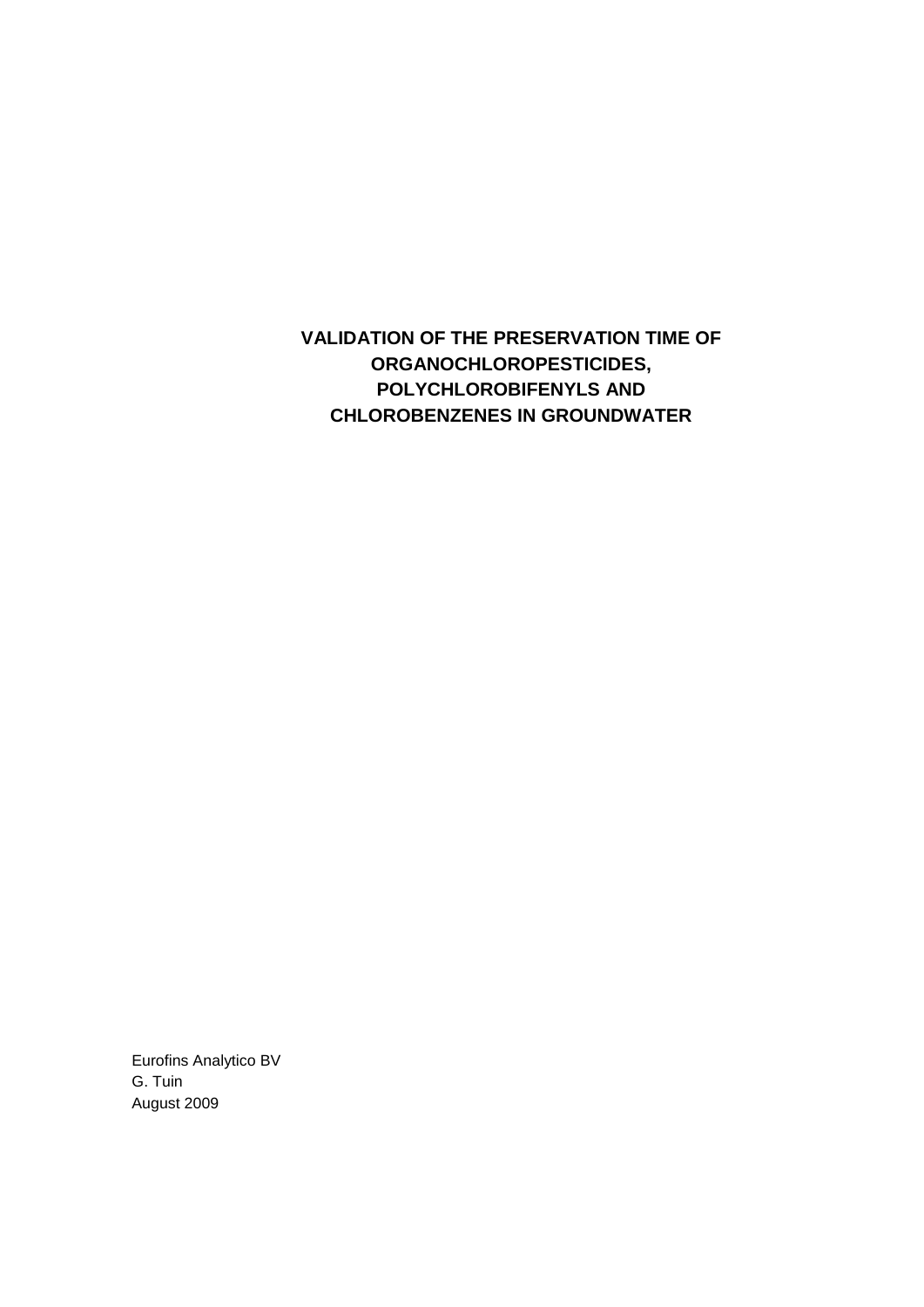# **CONTENT**

## Page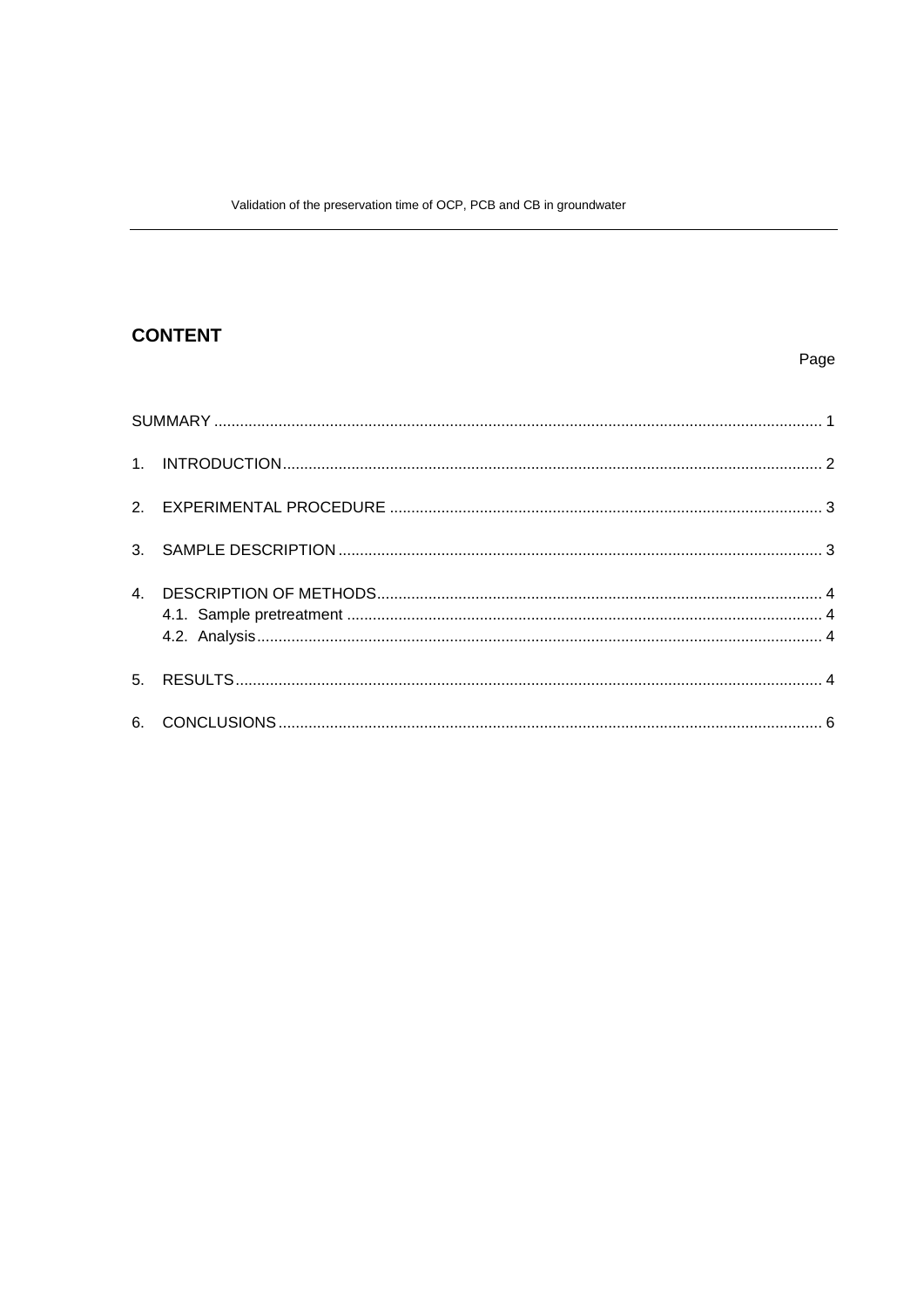| ATTACHMENT D: RESULTS GROUNDWATER 1, ADDITION LEVEL LOW, Z-SCORES 13  |  |
|-----------------------------------------------------------------------|--|
|                                                                       |  |
|                                                                       |  |
| ATTACHMENT G: RESULTS GROUNDWATER 2, ADDITION LEVEL HIGH, Z-SCORES 21 |  |
|                                                                       |  |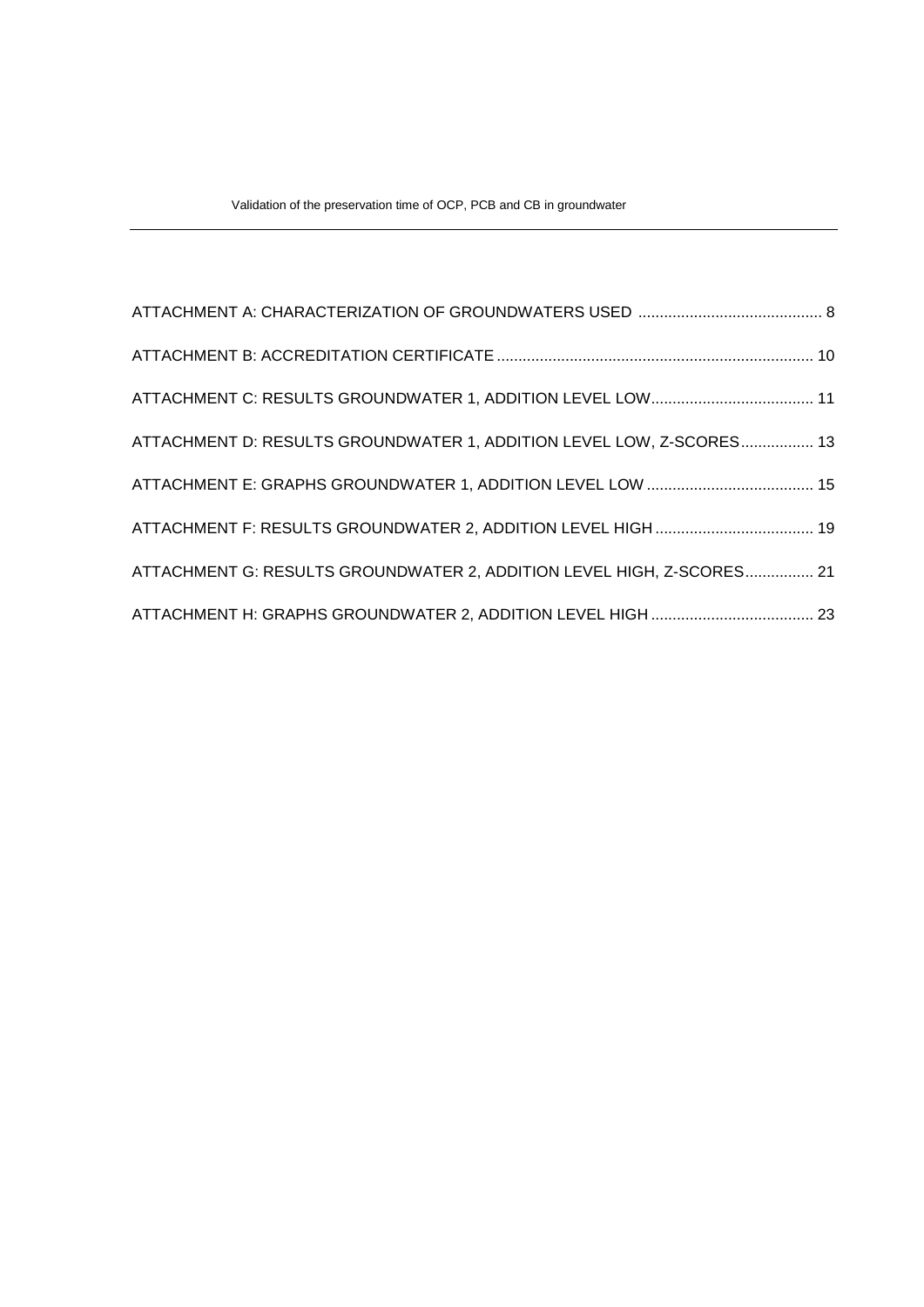### **SUMMARY**

A part of the preservation times listed in environmental standards is not based on experimental data and/or reseach. A list of environmental analyses with a short preservation time, of which the impact of taking a new sample when the preservation time has elapsed is large, has been compiled. FeNeLab members have performed research into the preservation time under guidance of the SIKB into a number of analyses/matrices combinations. The experimental set-up has been laid out in the research program "Validatie van conserveringstermijnen van milieumonsters" (SIKB, april 2003)". It is expected that extended preservations times can be established for a number of analyses/matrices combinations.

In this report the results of the validation of the preservation time of Organochloropesticides (OCP), Polychlorobifenyls (PCB) and Chlorobenzenes (CB) in two types of groundwater are given. This research is part of a larger study done by 4 environmental laboratories, all studying the preservation times of OCP, PCB and CB in different samples and matrices. The combined results will be presented to the "Centraal College van Deskundigen Bodembeheer" of the SIKB , in order to establish new preservation times as described in "SIKB-protocol 3001 conserveringsmethoden en conserveringstermijn van milieumonsters".

The results of this study indicate, that the preservation time of OCP, PCB and CB in groundwater is at least 7 days when the groundwater samples are stored between 1-5 °C.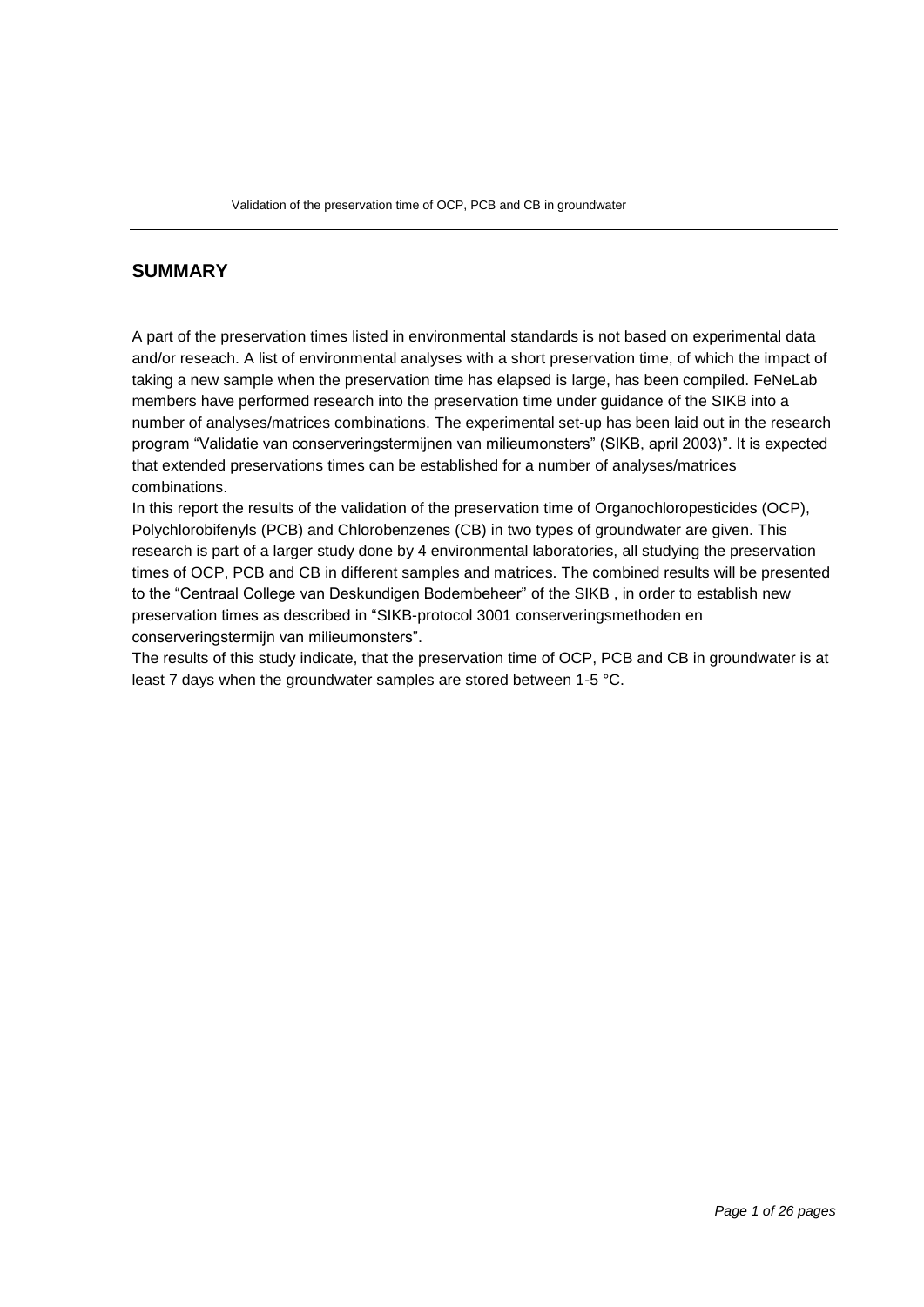# **1. INTRODUCTION**

A part of the preservation time listed in environmental standards is not based on experimental data and/or reseach. A list of environmental analyses with a short preservation time, of which the impact of taking a new sample when the preservation time has elapsed is large, has been compiled. FeNeLab members have performed research into the preservation time under guidance of the SIKB into a number of analyses/matrices combinations. The experimental set-up has been laid out in the research program "Validatie van conserveringstermijnen van milieumonsters" (SIKB, april 2003)". It is expected that extended preservations times can be established for a number of analyses/matrces combinations. In this report the results of the validation of the preservation time of Organochloropesticides (OCP), Polychlorobifenyls (PCB) and Chlorobenzenes (CB) in two type of groundwater are given. This research is part of a larger study done by 4 environmental laboratories, all studying the preservation times of OCP, PCB and CB in different matrices. The combined results will be presented to the "Centraal College van Deskundigen Bodembeheer" of the SIKB , in order to establish new preservation times as described in "SIKB-protocol 3001 conserveringsmethoden en conserveringstermijn van milieumonsters".

In this report the experimental set-up is briefly discussed in chapter 2. The details of the used groundwater and the treatment of the samples on day 0 together wit a description of the analytical methods used are given in chapter 3 and 4. In chapter 5 the results of the study are presented and conclusions are given in chapter 6.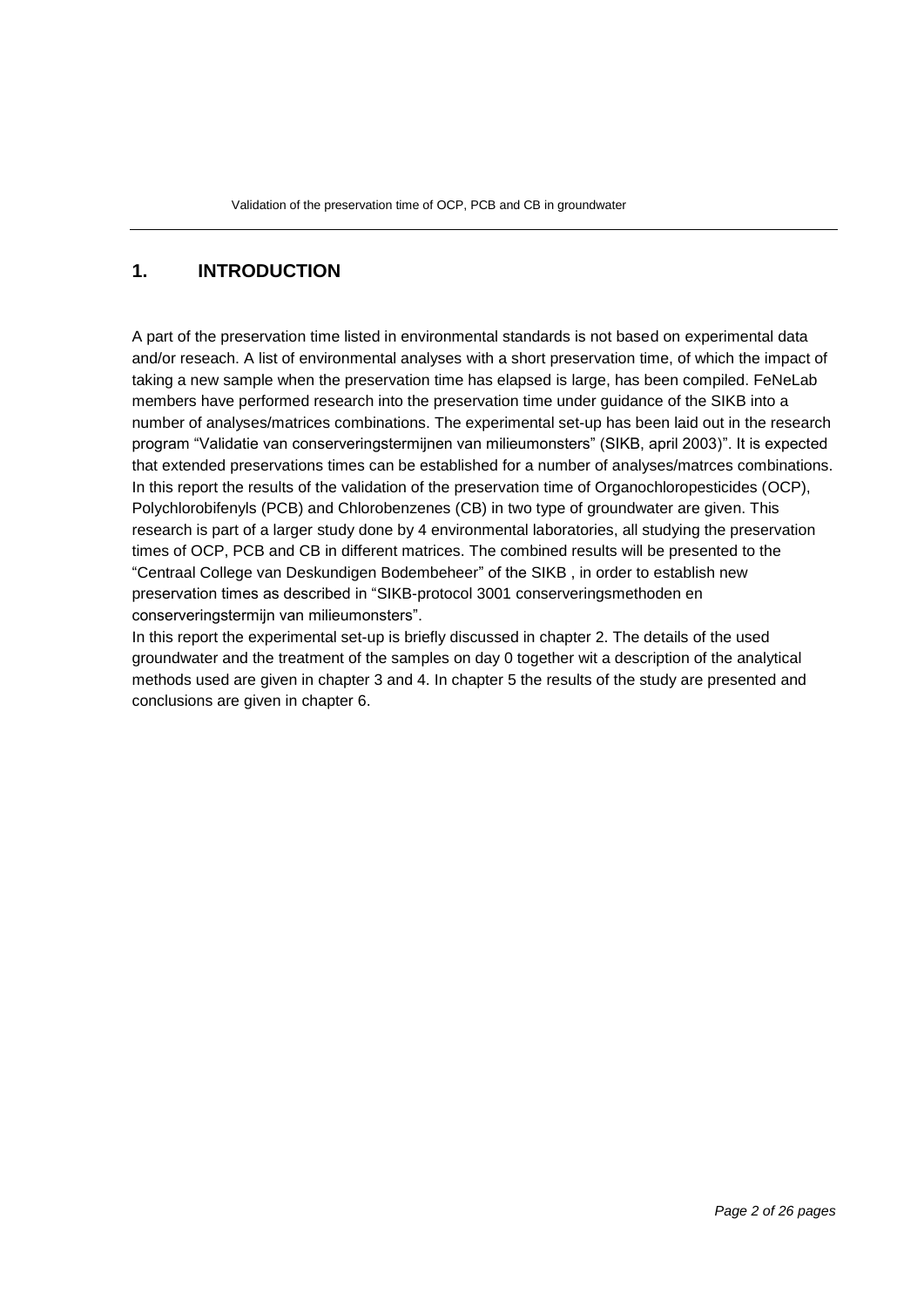# **2. EXPERIMENTAL PROCEDURE**

The experimental procedure is laid-out in the SIKB document "Onderzoeksprogramma validatie van conserveringstermijnen van milieumonsters" project 55, versie 1, 29 april 2003". In the meeting of 8 april 2008 the experimental set-up of project 55 has been changed with regard to the measuring days. In this report the measurements take place on day 0, 1, 2, 4, 7, 10 and 14.

Two types of groundwater have been selected and these groundwater samples were spiked with OCP, PCB and CB at two different levels:

Groundwater 1, Low level: 20 times the limit of detection (20xAG);

- Groundwater 2, High level: 200 times the limit of detection (200xAG),

where the limit of detection (AG) has been taken from Protocol 3120-1.

The groundwater samples were taken on day 0 and were divided into 250 ml samples, which were all spiked at the required level. In order to verify the homogeneity of the spiked groundwater samples on day 0, eight samples have been analyzed under repeatability conditions. On other measuring days 3 samples were measured. The samples were preserved by cooling them between 1 and 5 °C when not used (SIKB protocol 3001).

### **3. SAMPLE DESCRIPTION**

In this reseach two types of groundwater have been used. The groundwater samples were analyzed before use and the results are given in attachment A. It is seen that both types of groundwater are free of OCP, PCB and CB.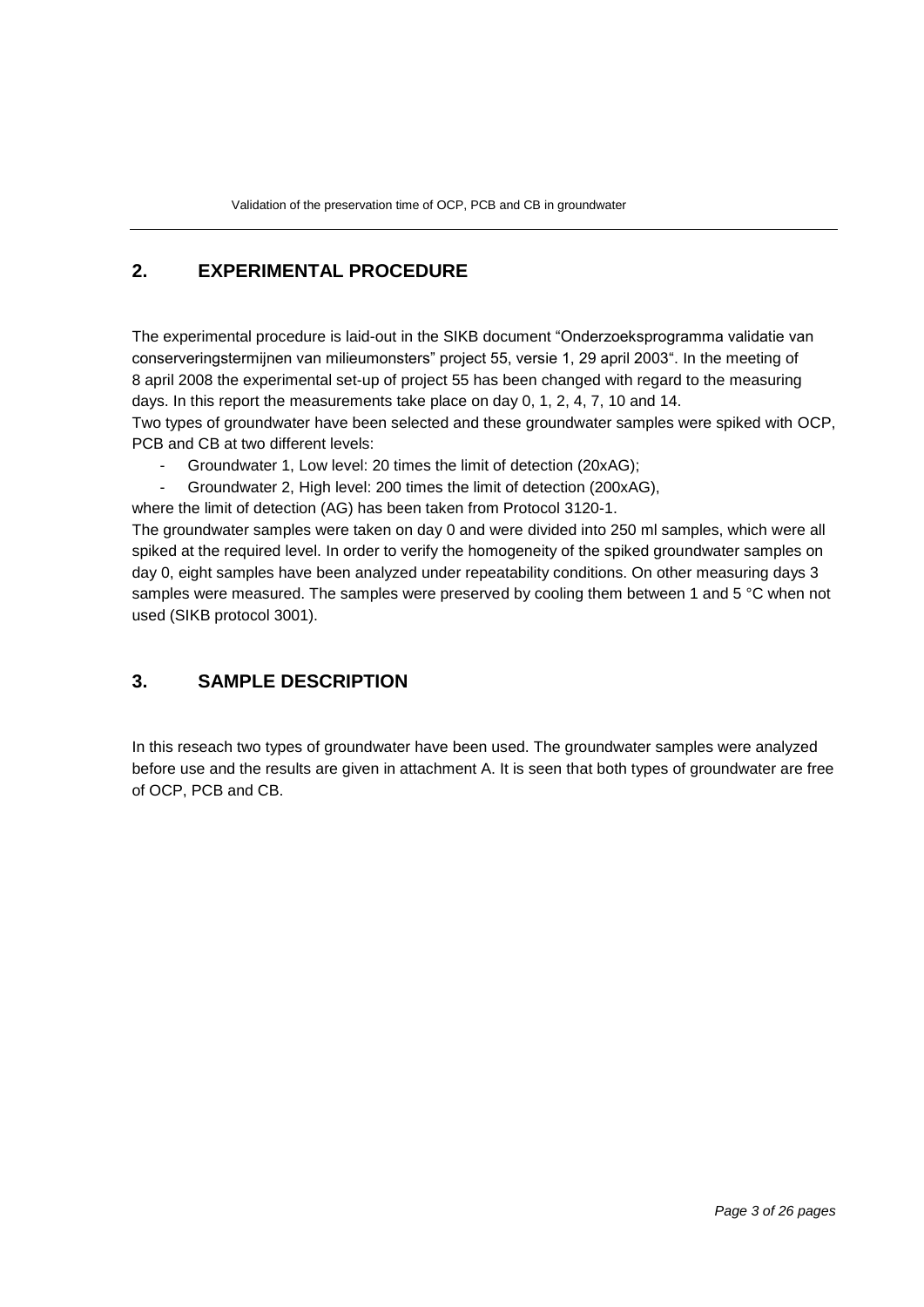# **4. DESCRIPTION OF METHODS**

### **4.1. Sample pretreatment**

The groundwater samples have been taken on day 0 and were divided into 250 ml samples, which all were spiked at the required level and stored between 1 and 5 °C when not used.

### **4.2. Analysis**

The whole water sample is taken for the extraction and is analyzed with GC-MS. The analysis of OCP, PCB and CB is equivalent to NEN-EN-ISO 6468 and in accordance with performance sheet 3120-1. In attachment B the accreditation certificate for this analysis is given.

### **5. RESULTS**

In attachment C the results are given for groundwater 1 spiked at low level, whereas in attachment E the results are given for groundwater 2 spiked at high level. The results are evaluated on basis of the z-scores, given in attachment D for groundwater 1 spiked at low level and attachment G for groundwater 2 spiked at high level. In table 1 the Vcw obtained during validation is compared with the Vcw of the control chart. The highest of these values is used for the calculation of the z-score. The standard deviation obtained on day 0 for both groundwater types used is comparable with these values. The preservation time ends, when a z-score < -2 has been reached.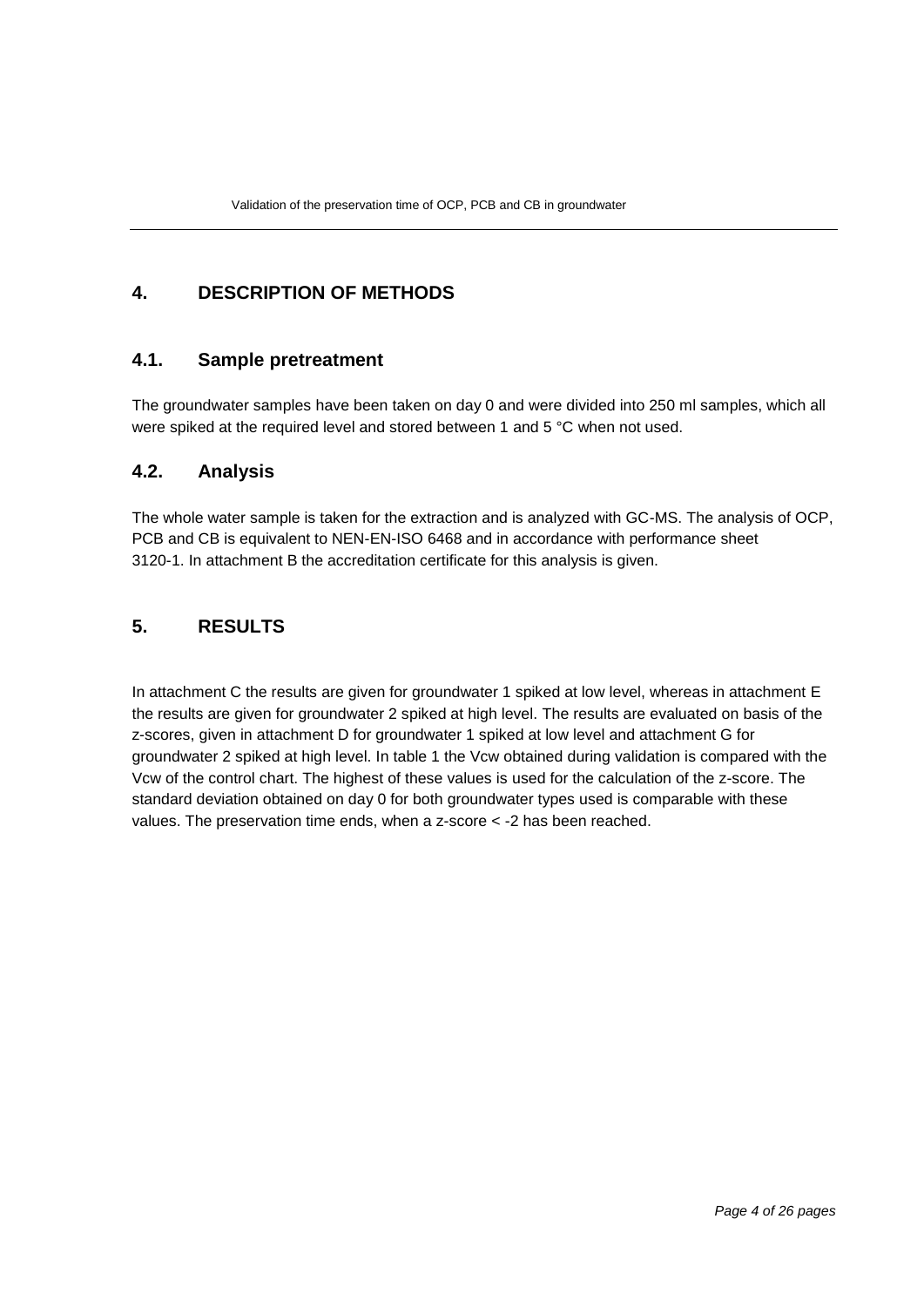| Component            | Vcw (%)       | Vcw (%)    | Vcw(%)             |
|----------------------|---------------|------------|--------------------|
|                      | control chart | validation | used in this study |
| 135-trichloorbenzeen | 16.9          | 21.6       | 21.6               |
| 124-trichloorbenzeen |               | 22.7       | 22.7               |
| 123-trichloorbenzeen | 20.6          | 20.7       | 20.7               |
| Hexachloorbutadieen  | 23.1          | 21.2       | 23.1               |
| 1245/1235-tetraCB    | 18.2          | 18.1       | 18.2               |
| 1234-tetraCB         | 19.1          | 18.7       | 19.1               |
| Pentachloorbenzeen   | 17.1          | 18.1       | 18.1               |
| α-HCH                |               | 21.8       | 21.8               |
| <b>HCB</b>           |               | 18.0       | 18.0               |
| $\beta$ -HCH         |               | 19.9       | 19.9               |
| y-HCH                | 13.7          | 19.0       | 19.0               |
| δ-HCH                | 14.2          | 15.7       | 15.7               |
| <b>PCB-28</b>        | 18.0          | 18.4       | 18.4               |
| Heptachloor          | 18.7          | 17.4       | 18.7               |
| <b>PCB-52</b>        |               | 19.6       | 19.6               |
| Aldrin               | 16.5          | 20.4       | 20.4               |
| Telodrin             | 14.0          | 21.1       | 21.1               |
| Isodrin              | 16.6          | 23.0       | 23.0               |
| Heptachloorepoxide   | 10.4          | 22.0       | 22.0               |
| trs-heptacepo        | 16.3          | 18.4       | 18.4               |
| y-Chloordaan         | 10.2          | 19.2       | 19.2               |
| o,p-DDE              | 17.0          | 20.7       | 20.7               |
| <b>PCB-101</b>       | 15.5          | 17.7       | 17.7               |
| α-Endosulfan         |               | 20.5       | 20.5               |
| α-Chloordaan         | 10.1          | 20.3       | 20.3               |
| p,p-DDE              | 19.4          | 18.1       | 19.4               |
| Dieldrin             | 9.4           | 19.9       | 19.9               |
| o,p-DDD              | 11.3          | 20.4       | 20.4               |
| Endrin               | 15.4          | 20.6       | 20.6               |
| β-Endosulfan         | 21.9          | 19.9       | 21.9               |
| <b>PCB-118</b>       | 21.6          | 17.8       | 21.6               |
| p,p-DDD              | 12.5          | 21.3       | 21.3               |
| o,p-DDT              | 15.8          | 18.2       | 18.2               |
| <b>PCB-153</b>       | 24.1          | 20.6       | 24.1               |
| Endosulfan sulfaat   | 10.4          | 23.8       | 23.8               |
| p,p-DDT              | 16.9          | 16.3       | 16.9               |
| <b>PCB-138</b>       | 23.6          | 21.0       | 23.6               |
| <b>PCB-180</b>       | 27.9          | 18.5       | 27.9               |

Table 1: Overview of Vcw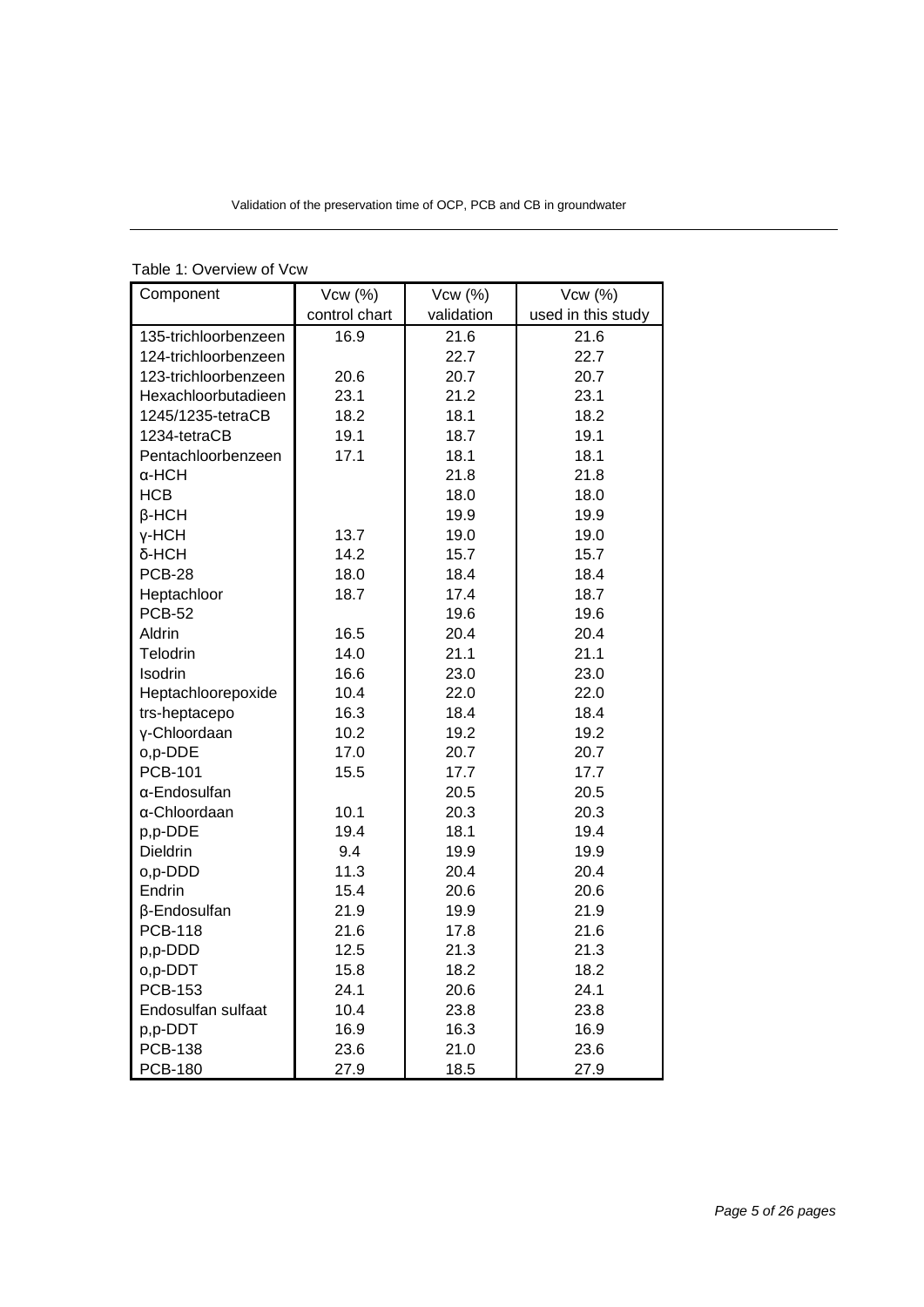In table 2 the preservation times for the two groundwater types used are given. It is seen from the results in table 1, that the preservation time is 14 days for most components, when samples are stored between 1-5 °C, except for:

- Preservation time 10 days: Heptachloor

| Component            | Preservation time (days)            |                                      |  |  |  |
|----------------------|-------------------------------------|--------------------------------------|--|--|--|
|                      | Groundwater 1<br>Addition level low | Groundwater 2<br>Addition level high |  |  |  |
| 135-trichloorbenzeen | 14                                  | 14                                   |  |  |  |
| 124-trichloorbenzeen | 14                                  | 14                                   |  |  |  |
| 123-trichloorbenzeen | 14                                  | 14                                   |  |  |  |
| Hexachloorbutadieen  | 14                                  | 14                                   |  |  |  |
| 1245/1235-tetraCB    | 14                                  | 14                                   |  |  |  |
| 1234-tetraCB         | 14                                  | 14                                   |  |  |  |
| Pentachloorbenzeen   | 14                                  | 14                                   |  |  |  |
| $\alpha$ -HCH        | 14                                  | 14                                   |  |  |  |
| <b>HCB</b>           | 14                                  | 14                                   |  |  |  |
| $\beta$ -HCH         | 14                                  | 14                                   |  |  |  |
| y-HCH                | 14                                  | 14                                   |  |  |  |
| δ-HCH                | 14                                  | 14                                   |  |  |  |
| <b>PCB-28</b>        | 14                                  | 14                                   |  |  |  |
| Heptachloor          | $14^{1}$                            | $10^{\overline{2}}$                  |  |  |  |
| <b>PCB-52</b>        | 14                                  | 14                                   |  |  |  |
| Aldrin               | 14                                  | 14                                   |  |  |  |
| Telodrin             | 14                                  | 14                                   |  |  |  |
| Isodrin              | 14                                  | 14                                   |  |  |  |
| Heptachloorepoxide   | 14                                  | 14                                   |  |  |  |
| trs-heptacepo        | 14                                  | 14                                   |  |  |  |
| y-Chloordaan         | 14                                  | 14                                   |  |  |  |
| o,p-DDE              | 14                                  | 14                                   |  |  |  |
| <b>PCB-101</b>       | 14                                  | 14                                   |  |  |  |
| α-Endosulfan         | 14                                  | 14                                   |  |  |  |
| α-Chloordaan         | 14                                  | 14                                   |  |  |  |
| p,p-DDE              | 14                                  | 14                                   |  |  |  |
| <b>Dieldrin</b>      | 14                                  | 14                                   |  |  |  |
| o,p-DDD              | 14                                  | 14                                   |  |  |  |
| Endrin               | $14^3$                              | 14                                   |  |  |  |
| β-Endosulfan         | 14                                  | 14                                   |  |  |  |
| <b>PCB-118</b>       | 14                                  | 14                                   |  |  |  |

*Table 2: Preservation times determined*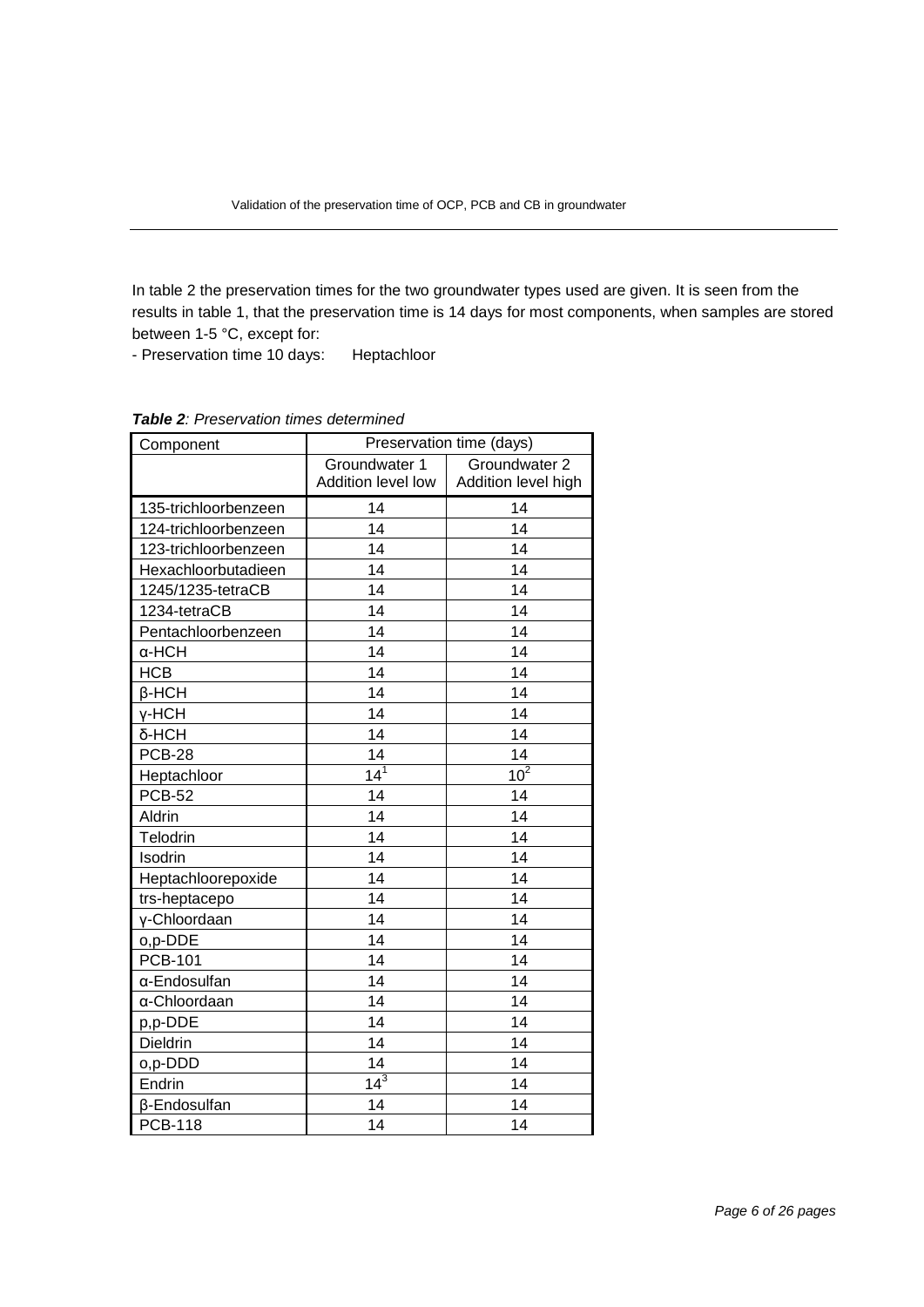| p,p-DDD            | 14 | 14 |
|--------------------|----|----|
| o,p-DDT            | 14 | 14 |
| <b>PCB-153</b>     | 14 | 14 |
| Endosulfan sulfaat | 14 | 14 |
| p,p-DDT            | 14 | 14 |
| PCB-138            | 14 | 14 |
| <b>PCB-180</b>     | 14 |    |

 $1$  On day 7 the z-score is higher than 2 and the relative recovery is 145.5%. This result is considered an outlier. The preservation time is 14 days.

 $2$  On day 11 the z-score is lower than 2 and the relative recovery is 57%. On day 14, however, the zscore is -0.4. It is not clear if the results of day 11 are to be considered an outlier. The preservation time is therefore set at 10 days.

 $3$  The z-scores are higher than 2 for days 7 to 14 and the relative recovery is between 171.0 and 221.8%. The reason for these results is not known. As the relative recovery is high, the preservation time is set at 14 days.

### **6. CONCLUSIONS**

The results of this study show, that the preservation time of groundwater samples is at least 7 days for all OCP, PCB and CB, when groundwater samples are stored between 1-5 °C before analysis. The standard deviations obtained in this study are comparable to those obtained in the method validation and control chart.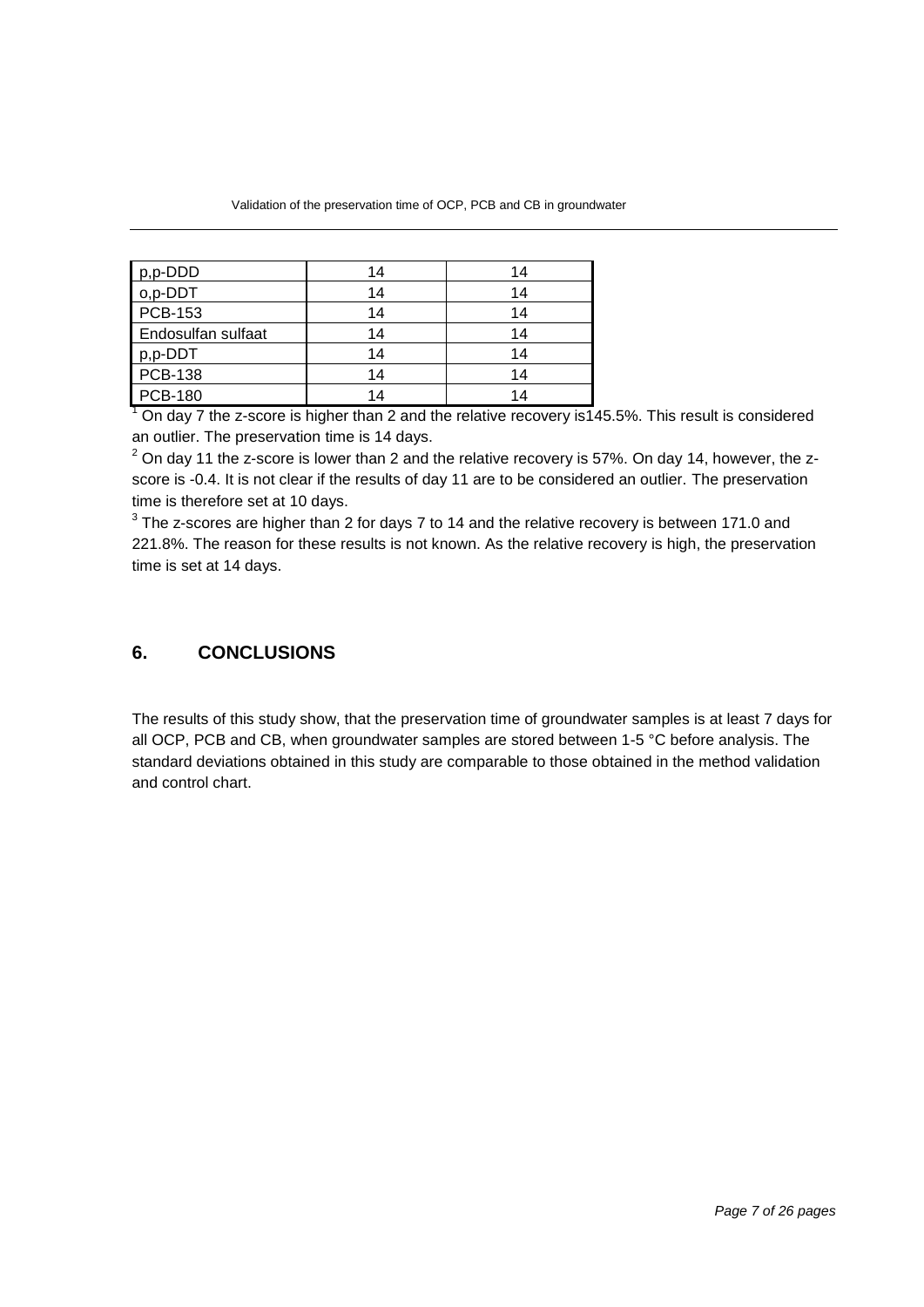# **Attachment A:** Characterization of ground waters used

|                     |                      | Groundwater      | Groundwater  | Groundwater    | Groundwater      |  |
|---------------------|----------------------|------------------|--------------|----------------|------------------|--|
|                     |                      | 1                | $\mathbf{1}$ | $\overline{2}$ | $\overline{2}$   |  |
| Certificate number  |                      | 4258830          | 4392599      | 4252443        | 4392600          |  |
| Na                  | mg/L                 | 7                | 7.9          | 16             | 17               |  |
| Κ                   | mg/L                 | 0.75             | 0.63         | 1.1            | 0.85             |  |
| $\overline{Ca}$     | mg/L                 | $\overline{38}$  | 41           | 110            | $\overline{110}$ |  |
| Mg                  | mg/L                 | $\overline{2.4}$ | 2.3          | $\overline{7}$ | 6.5              |  |
| Nitrate             | mg N/L               | < 0.20           | < 0.20       | < 0.20         | <0.20            |  |
| Cyanide total       | µg/L                 | < 1.0            | $\sqrt{1.0}$ | < 1.0          | < 1.0            |  |
| pH                  |                      | 7.7              | 7.7          | 7.2            | 7.4              |  |
| EC                  |                      | 170              | 170          | 570            | 550              |  |
| <b>Bromide</b>      | mg/L                 | < 0.30           | <0.30        | < 0.050        | <0.30            |  |
| Chloride            | mg/L                 | 7.9              | 8.1          | 53             | 54               |  |
| Sulphate            | mg/L                 | 3.7              | 3.7          | 56             | 48               |  |
| Aldrin              | µg/L                 | < 0.010          | < 0.010      | < 0.010        | < 0.010          |  |
| <b>CHLOORDAAN S</b> | µg/L                 | < 0.020          | < 0.020      | < 0.020        | < 0.020          |  |
| Dieldrin            | µg/L                 | <0.010           | < 0.010      | < 0.010        | < 0.010          |  |
| Endosulfaat         | µg/L                 | <0.010           | < 0.010      | < 0.010        | < 0.010          |  |
| Endrin              | $\overline{\mu g/L}$ | <0.010           | < 0.010      | < 0.010        | <0.010           |  |
| HCB                 | µg/L                 | < 0.010          | < 0.010      | < 0.010        | <0.010           |  |
| Heptachloor         | µg/L                 | <0.010           | < 0.010      | < 0.010        | <0.010           |  |
| Heptaclepoxi        | µg/L                 | < 0.010          | < 0.010      | < 0.010        | < 0.010          |  |
| Hexaclbutadi        | µg/L                 | < 0.010          | < 0.010      | < 0.010        | < 0.010          |  |
| Isodrin             | $\mu$ g/L            | < 0.010          | < 0.010      | < 0.010        | < 0.010          |  |
| Telodrin            | µg/L                 | < 0.010          | < 0.010      | < 0.010        | < 0.010          |  |
| a-Chloordaan        | µg/L                 | < 0.010          | < 0.010      | < 0.010        | < 0.010          |  |
| a-Endosulfan        | µg/L                 | <0.010           | < 0.010      | < 0.010        | <0.010           |  |
| alfa-HCH            | µg/L                 | <0.010           | < 0.010      | < 0.010        | <0.010           |  |
| b-Endosulfan        | µg/L                 | < 0.010          | < 0.010      | < 0.010        | < 0.010          |  |
| beta-HCH            | µg/L                 | < 0.010          | < 0.010      | < 0.010        | < 0.010          |  |
| delta-HCH           | $\mu$ g/L            | < 0.010          | < 0.010      | < 0.010        | <0.010           |  |
| g-Chloordaan        | $\mu$ g/L            | < 0.010          | < 0.010      | < 0.010        | < 0.010          |  |
| gamma-HCH           | $\mu$ g/L            | < 0.010          | < 0.010      | < 0.010        | < 0.010          |  |
| o,p-DDD             | µg/L                 | < 0.010          | < 0.010      | < 0.010        | < 0.010          |  |
| o,p-DDE             | µg/L                 | <0.010           | < 0.010      | < 0.010        | <0.010           |  |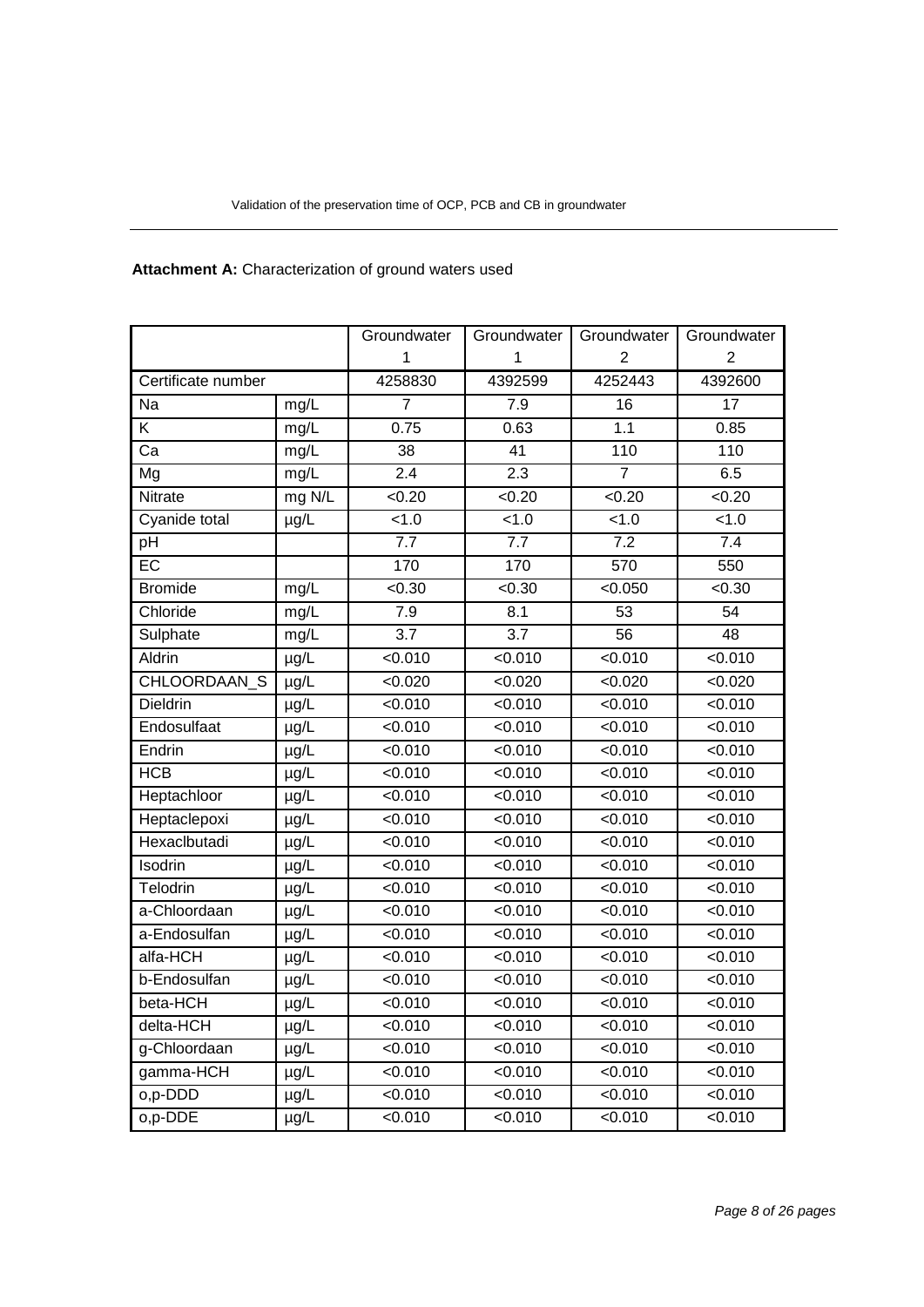| o,p-DDT        | $\mu$ g/L | < 0.010 | < 0.010 | < 0.010 | < 0.010 |
|----------------|-----------|---------|---------|---------|---------|
| p,p-DDD        | $\mu$ g/L | < 0.010 | < 0.010 | < 0.010 | < 0.010 |
| p,p-DDE        | $\mu$ g/L | < 0.010 | < 0.010 | < 0.010 | < 0.010 |
| p,p-DDT        | $\mu$ g/L | < 0.010 | < 0.010 | < 0.010 | < 0.010 |
| <b>PCB-101</b> | $\mu$ g/L | < 0.010 | < 0.010 | < 0.010 | < 0.010 |
| <b>PCB-118</b> | $\mu$ g/L | < 0.010 | < 0.010 | < 0.010 | < 0.010 |
| <b>PCB-138</b> | $\mu$ g/L | < 0.010 | < 0.010 | < 0.010 | < 0.010 |
| <b>PCB-153</b> | $\mu$ g/L | < 0.010 | < 0.010 | < 0.010 | < 0.010 |
| <b>PCB-180</b> | $\mu$ g/L | < 0.010 | < 0.010 | < 0.010 | < 0.010 |
| <b>PCB-28</b>  | $\mu$ g/L | < 0.010 | < 0.010 | < 0.010 | < 0.010 |
| PCB-52         | $\mu$ g/L | < 0.010 | < 0.010 | < 0.010 | < 0.010 |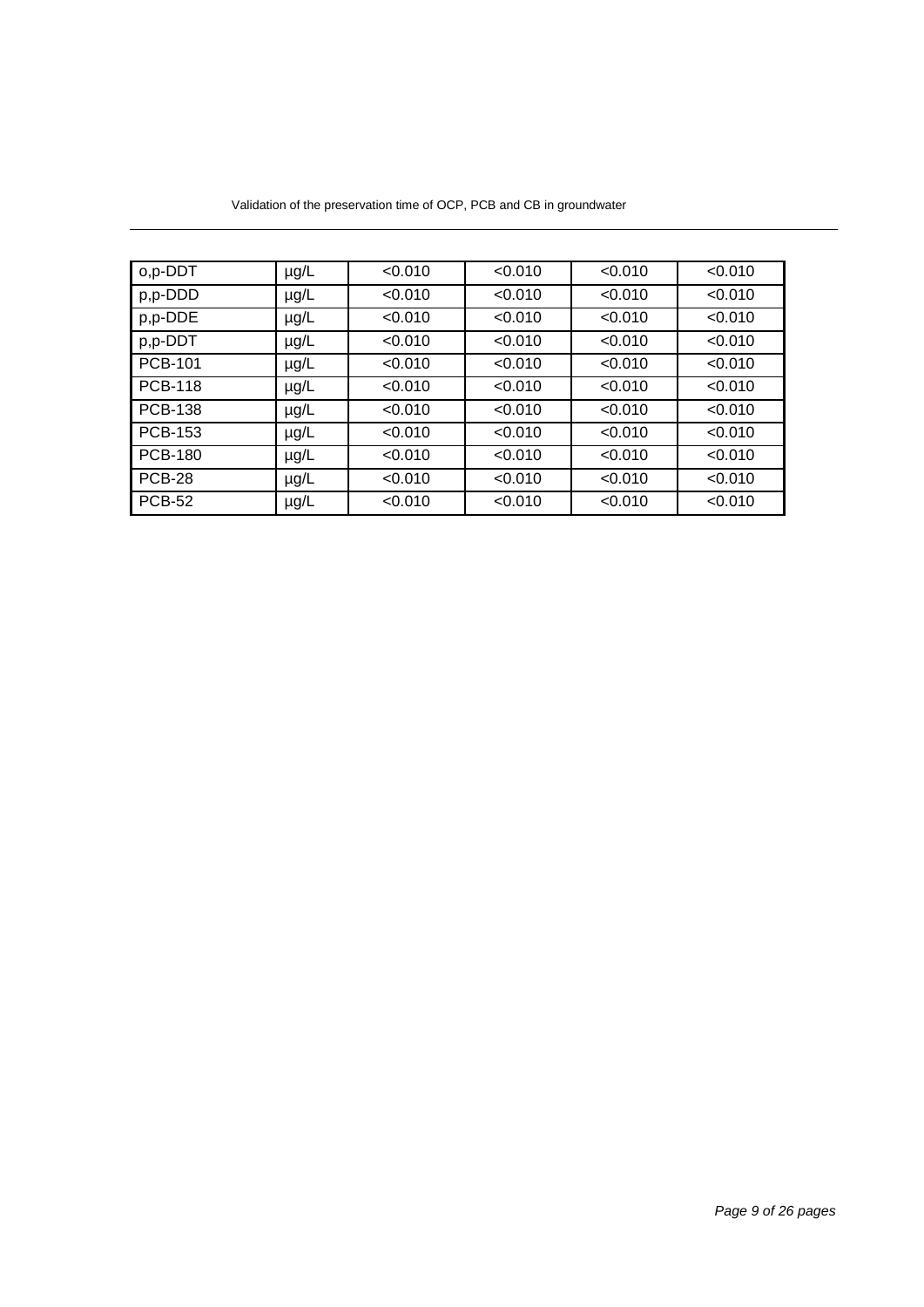#### **Attachment B: Accreditation certificate**

Appendix to ISO/IEC 17025 accreditation certificate number: L 010

of **Eurofins Analytico B.V. Barneveld** 

Valid from: 25-02-2009 till 15-03-2014

Replaces appendix dated: 06-07-2008

in accordance with performance

sheet 3120-2 and equivalent to

NEN-EN-ISO 6468

Location Barneveld

| Nr. | Material or<br>product | Type of activity / investigation method                                                                                                                                                                                                                                                                                                                                                                                                                                                                                                                                                                                                                                                                                                                                                                                                                                                                                                                                                                                     | Internal<br>reference number                                                                                  |
|-----|------------------------|-----------------------------------------------------------------------------------------------------------------------------------------------------------------------------------------------------------------------------------------------------------------------------------------------------------------------------------------------------------------------------------------------------------------------------------------------------------------------------------------------------------------------------------------------------------------------------------------------------------------------------------------------------------------------------------------------------------------------------------------------------------------------------------------------------------------------------------------------------------------------------------------------------------------------------------------------------------------------------------------------------------------------------|---------------------------------------------------------------------------------------------------------------|
|     |                        | AS3000; package 3120 (Laboratory analysis for soil, sediment and groundwater investigation;<br>groundwater complementary package I) <sup>(version 01-Oct-2008)</sup> ; complete package                                                                                                                                                                                                                                                                                                                                                                                                                                                                                                                                                                                                                                                                                                                                                                                                                                     |                                                                                                               |
| 143 | Groundwater            | Determination of the content of polychlorinated biphenyls<br>(PCB) and organochloropesticides (OCP);<br>gas chromatography with mass spectrometry<br>PCB 28 (2,4,4' trichlorobiphenyl),<br>PCB 52 (2,5 2,5' tetrachlorobiphenyl),<br>PCB 101 (2,4,5 2',5' pentachlorobiphenyl),<br>PCB 118 (2,4,5 3',4' pentachlorobiphenyl),<br>PCB 138 (2,3,4 2',4',5' hexachlorobiphenyl),<br>PCB 153 (2,4,5 2',4',5' hexachlorobiphenyl),<br>PCB 180 (2,3,4,5 2',4',5' heptachlorobiphenyl),<br>sum of these seven PCB.<br>α-hexachlorocyclohexane (α-HCH), β-hexachlorocyclohexane (β-HCH),<br>y-hexachlorocyclohexane (y-HCH), δ-hexachlorocyclohexane (δ-HCH),<br>sum of these four HCH's, aldrin, dieldrin, endrin, sum of these three "drin's",<br>p,p'-DDE, o,p'-DDD, o,p'-DDT, p,p'-DDD, o,p'-DDE, p,p'-DDT, sum of these<br>six DD's, heptachlor, a-endosulfan, cis-heptachlor epoxide,<br>trans-heptachlor epoxide, sum of these two heptachlor epoxides,<br>cis-chlorodane, trans-chlorodane and sum of these two chlorodanes | W0123 and W0260<br>in accordance with performance<br>sheet 3120-1 and equivalent to<br><b>NEN-EN-ISO 6468</b> |
| 144 |                        | Determination of the content of tri- and tetrachlorobenzenes,                                                                                                                                                                                                                                                                                                                                                                                                                                                                                                                                                                                                                                                                                                                                                                                                                                                                                                                                                               | W0123 and W0260                                                                                               |

penta- and hexachlorobenzene; gas chromatography with

of these three trichlorobenzenes, 1,2,3,4-tetrachlorobenzene, 1,2,3,5-tetrachlorobenzene, 1,2,4,5-tetrachlorobenzene, sum of these three tetrachlorobenzenes, pentachlorobenzene and hexachlorobenzene

1,2,3-trichlorobenzene, 1,2,4-trichlorobenzene, 1,3,5-trichlorobenzene, sum

mass spectrometry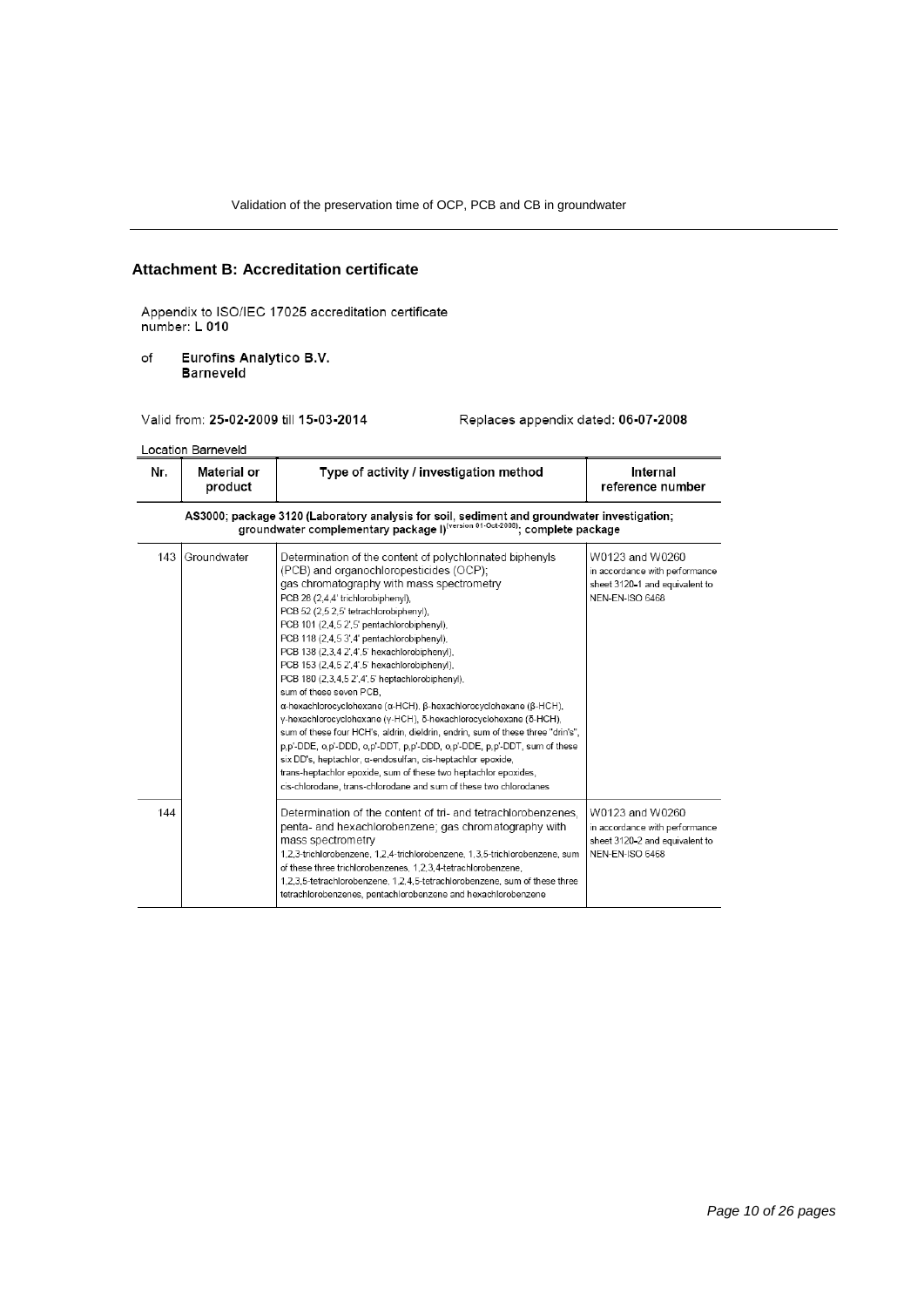## **Attachment C: Results groundwater 1, addition level low Report form conservation OCB/PCB in groundwater**

Eurofins Analytico<br>27-Apr-09 Name lab<br>datum aanvang<br>Matrix addition level low

| Days                                  |                      | 0              | $\mathbf{1}$  | $\overline{2}$ | 4         | 7            | 10           | 14        |
|---------------------------------------|----------------------|----------------|---------------|----------------|-----------|--------------|--------------|-----------|
| Calenderday                           |                      | 27-Apr-09      | 28-Apr-09     | 29-Apr-09      | 01-May-09 | 04-May-09    | 07-May-09    | 11-May-09 |
| Component                             | unit                 |                |               |                |           |              |              |           |
| 135-trichloorbenzeen                  | µg/L                 | 34.2           | 31.7          | 33.9           | 28.9      | 38.8         | 38.6         | 39.1      |
| <b>RSD</b>                            | %                    | 11.4%          | 22.6%         | 20.1%          | 12.7%     | 4.7%         | 5.2%         | 5.0%      |
| SR validatie                          |                      | 21.6%          |               |                |           |              |              |           |
| 124-trichloorbenzeen                  | $\mu g/L$            | 43.0           | 38.2          | 41.0           | 38.2      | 45.5         | 46.0         | 47.4      |
| <b>RSD</b>                            | %                    | 10.3%          | 20.2%         | 18.5%          | 10.7%     | 2.9%         | 7.0%         | 4.3%      |
| SR validatie                          |                      | 22.7%          |               |                |           |              |              |           |
| 123-trichloorbenzeen                  | µg/L                 | 35.9           | 32.6          | 36.2           | 32.6      | 39.8         | 39.9         | 39.8      |
| <b>RSD</b>                            | %                    | 11.2%          | 25.5%         | 21.1%          | 11.3%     | 1.3%         | 8.1%         | 4.8%      |
| SR validatie                          |                      | 20.7%          |               |                |           |              |              |           |
| Hexachloorbutadieen                   | $\overline{\mu g/L}$ | 31.7           | 29.5          | 32.1           | 27.7      | 35.7         | 37.0         | 36.7      |
| <b>RSD</b>                            | $\%$                 | 10.1%          | 22.7%         | 20.1%          | 9.9%      | 1.4%         | 7.8%         | 7.1%      |
| SR validatie                          |                      | 23.1%          |               |                |           |              |              |           |
| 1245/1235-tetraCB                     | µg/L                 | 71.4           | 65.1          | 68.7           | 68.6      | 82.5         | 82.2         | 82.5      |
| <b>RSD</b>                            | %                    | 10.3%          | 21.1%         | 19.3%          | 11.5%     | 3.4%         | 5.1%         | 9.3%      |
| SR validatie                          |                      | 18.2%          |               |                |           |              |              |           |
| 1234-tetraCB                          | µg/L                 | 41.2           | 37.6          | 42.0           | 45.6      | 41.9         | 42.2         | 42.1      |
| <b>RSD</b>                            | %                    | 10.7%          | 21.5%         | 19.4%          | 11.9%     | 3.1%         | 6.7%         | 8.2%      |
| SR validatie                          |                      | 19.1%          |               |                |           |              |              |           |
| Pentachloorbenzeen                    | µg/L                 | 44.2           | 42.5          | 46.2           | 48.1      | 40.4         | 39.4         | 38.0      |
| <b>RSD</b>                            | %                    | 8.9%           | 21.6%         | 14.8%          | 14.7%     | 5.4%         | 7.4%         | 6.8%      |
| SR validatie                          |                      | 18.1%          |               |                |           |              |              |           |
| α-HCH                                 | µg/L                 | 40.3           | 38.0          | 40.8           | 46.4      | 44.1         | 42.3         | 42.8      |
| <b>RSD</b>                            | $\%$                 | 9.2%           | 19.3%         | 10.1%          | 10.0%     | 2.2%         | 10.1%        | 6.2%      |
| <b>SR</b> validatie                   |                      | 21.8%          |               |                |           |              |              |           |
| <b>HCB</b>                            | µg/L                 | 41.6           | 38.9          | 43.4           | 43.6      | 37.9         | 37.6         | 34.7      |
| <b>RSD</b>                            | $\%$                 | 9.9%           | 19.0%         | 13.3%          | 10.3%     | 6.9%         | 7.2%         | 8.5%      |
| <b>SR</b> validatie                   |                      | 18.0%          |               |                |           |              |              |           |
| <b>B-HCH</b>                          | $\mu$ g/L            | 40.0           | 39.0          | 40.5           | 41.7      | 43.6         | 41.3         | 42.4      |
| <b>RSD</b>                            | %                    | 9.3%           | 17.1%         | 12.0%          | 12.2%     | 1.5%         | 4.4%         | 1.0%      |
| SR validatie                          |                      | 19.9%          |               |                |           |              |              |           |
| ү-НСН                                 | $\mu g/L$            | 37.3           | 35.5          | 37.8           | 38.2      | 45.2         | 42.1         | 42.0      |
| <b>RSD</b>                            | %                    | 9.0%           | 14.9%         | 10.4%          | 11.8%     | 1.9%         | 6.4%         | 6.1%      |
| SR validatie                          |                      | 19.0%          |               |                |           |              |              |           |
| $6 - HCH$                             | µg/L                 | 41.1           | 39.2          | 41.5           | 46.9      | 44.2         | 42.4         | 44.1      |
| <b>RSD</b>                            | %                    | 10.3%          | 18.3%         | 7.5%           | 4.9%      | 4.5%         | 7.1%         | 3.8%      |
| <b>SR</b> validatie                   |                      | 15.7%          |               |                |           |              |              |           |
| <b>PCB-28</b>                         | µg/L                 | 44.6           | 41.5          | 43.5           | 49.1      | 38.5         | 37.4         | 35.6      |
| <b>RSD</b>                            | $\%$                 | 13.3%          | 16.2%         | 11.2%          | 11.2%     | 7.5%         | 4.2%         | 6.0%      |
| SR validatie                          |                      | 18.4%          |               |                |           |              |              |           |
| Heptachloor                           | µg/L                 | 31.7           | 27.4          | 31.7           | 25.6      | 46.1         | 42.6         | 36.8      |
| <b>RSD</b>                            | $\%$                 | 10.9%          | 19.1%         | 10.9%          | 12.0%     | 7.5%         | 7.1%         | 12.3%     |
| SR validatie<br><b>PCB-52</b>         |                      | 18.7%<br>36.7  | 34.2          | 36.7           | 38.0      | 37.5         | 36.7         | 38.8      |
|                                       | $\overline{\mu g/L}$ |                |               |                |           |              |              |           |
| <b>RSD</b>                            | %                    | 10.0%          | 15.7%         | 10.1%          | 12.6%     | 7.7%         | 5.4%         | 3.4%      |
| SR validatie                          |                      | 19.6%          |               |                |           |              |              |           |
| Aldrin<br><b>RSD</b>                  | µg/L<br>$\%$         | 30.5           | 28.0<br>19.5% | 31.0           | 26.7      | 39.7<br>7.6% | 38.1<br>7.3% | 36.4      |
| SR validatie                          |                      | 10.0%<br>20.4% |               | 10.0%          | 13.5%     |              |              | 5.4%      |
|                                       |                      |                |               |                |           |              |              |           |
| <b>Telodrin</b><br><b>RSD</b>         | µg/L<br>$\%$         | 30.8<br>9.6%   | 28.3          | 29.5           | 24.9      | 40.8         | 38.1         | 35.0      |
|                                       |                      | 21.1%          | 15.8%         | 11.4%          | 10.0%     | 6.8%         | 4.5%         | 9.1%      |
| <b>SR</b> validatie<br><b>Isodrin</b> |                      | 29.3           | 26.3          | 29.2           | 25.1      | 39.6         | 38.8         | 33.9      |
| <b>RSD</b>                            | µg/L                 | 10.1%          |               |                |           |              |              |           |
|                                       | %                    | 23.0%          | 15.8%         | 14.7%          | 8.5%      | 6.4%         | 7.4%         | 7.3%      |
| SR validatie                          |                      |                |               |                |           |              |              |           |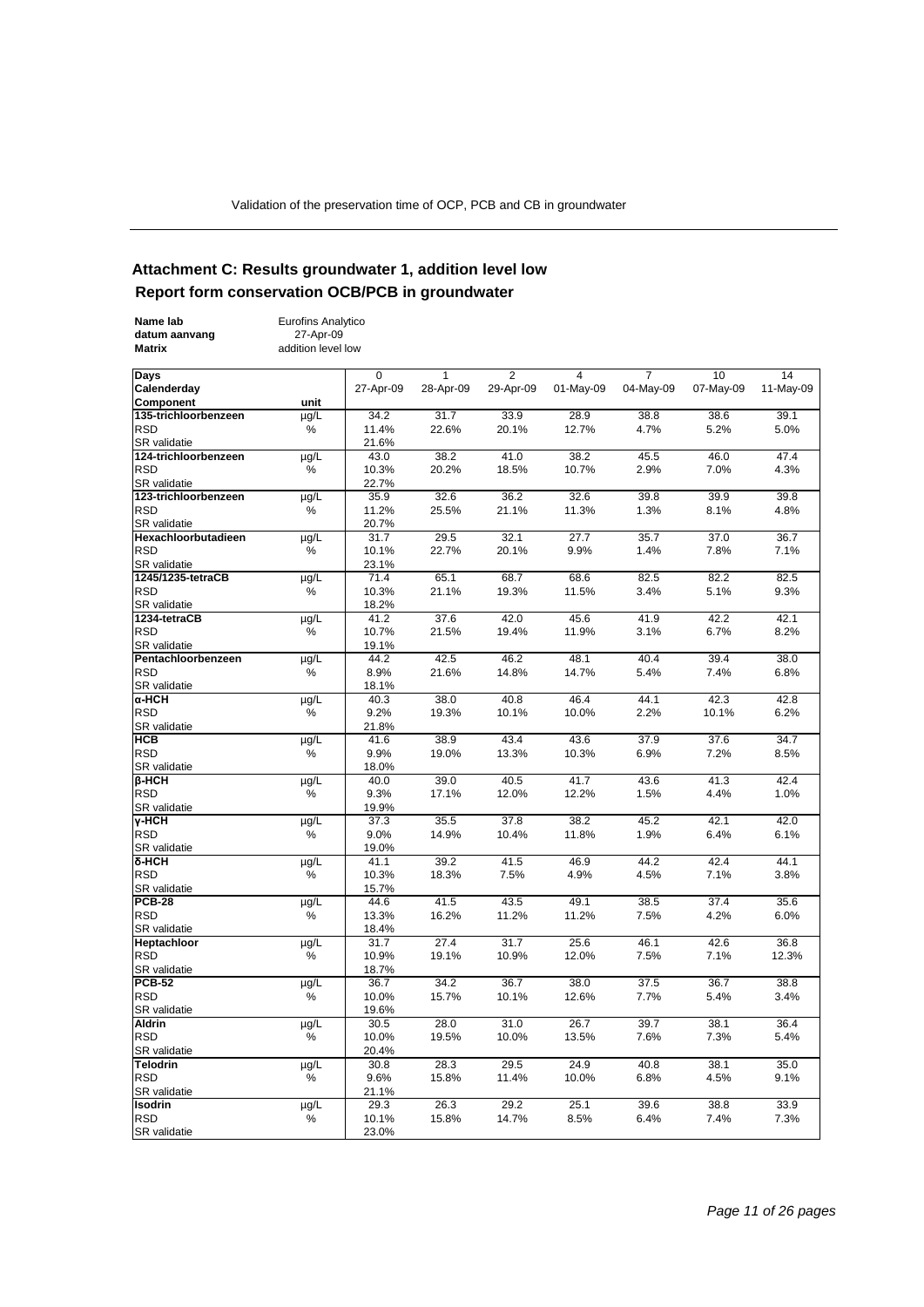### **Report form conservation OCB/PCB in groundwater**

| Name lab      | Eurofins A |
|---------------|------------|
| datum aanvang | 27-Apr-09  |

**Name lab Eurofins Analytico Matrix** addition level low

| <b>Days</b>                |                      | 0              | 1         | 2         | 4         | 7         | 10        | 14        |
|----------------------------|----------------------|----------------|-----------|-----------|-----------|-----------|-----------|-----------|
| Calenderday                |                      | 27-Apr-09      | 28-Apr-09 | 29-Apr-09 | 01-May-09 | 04-May-09 | 07-May-09 | 11-May-09 |
| Component                  | unit                 |                |           |           |           |           |           |           |
| Heptachloorepoxide         | $\mu$ g/L            | 33.1           | 30.6      | 31.9      | 29.9      | 40.3      | 41.2      | 42.6      |
| <b>RSD</b>                 | $\%$                 | 9.9%           | 19.4%     | 11.2%     | 15.3%     | 5.7%      | 7.1%      | 5.7%      |
| <b>SR</b> validatie        |                      | 22.0%          |           |           |           |           |           |           |
| trs-heptacepo              | µg/L                 | 31.9           | 30.8      | 31.8      | 29.2      | 43.7      | 39.3      | 40.8      |
| <b>RSD</b>                 | %                    | 9.5%           | 17.7%     | 9.7%      | 13.7%     | 7.3%      | 6.6%      | 2.4%      |
| <b>SR</b> validatie        |                      | 18.4%          |           |           |           |           |           |           |
| y-Chloordaan               | µg/L                 | 32.7           | 30.0      | 32.7      | 31.5      | 39.5      | 40.9      | 39.3      |
| <b>RSD</b>                 | %                    | 10.6%          | 16.3%     | 12.5%     | 13.0%     | 6.2%      | 5.8%      | 2.6%      |
| <b>SR</b> validatie        |                      | 19.2%          |           |           |           |           |           |           |
| o,p-DDE                    | µg/L                 | 36.5           | 34.5      | 36.5      | 37.0      | 39.1      | 37.5      | 35.4      |
| <b>RSD</b>                 | %                    | 9.5%           | 16.4%     | 11.7%     | 9.1%      | 6.6%      | 2.4%      | 1.8%      |
| SR validatie               |                      | 20.7%          |           |           |           |           |           |           |
| <b>PCB-101</b>             | $\overline{\mu g/L}$ | 37.2           | 34.0      | 37.2      | 38.4      | 38.1      | 35.3      | 33.6      |
| <b>RSD</b>                 | %                    | 11.0%          | 15.4%     | 12.5%     | 9.6%      | 4.2%      | 3.7%      | 6.3%      |
| SR validatie               |                      | 17.7%          |           |           |           |           |           |           |
| α-Endosulfan               | µg/L                 | 33.1           | 31.2      | 32.0      | 27.7      | 39.5      | 36.5      | 32.0      |
| <b>RSD</b>                 | $\%$                 | 9.0%           | 21.3%     | 10.7%     | 8.7%      | 5.3%      | 2.5%      | 1.1%      |
| SR validatie               |                      | 20.5%          | 29.7      |           | 29.4      | 39.8      | 38.7      |           |
| α-Chloordaan<br><b>RSD</b> | $\overline{\mu g/L}$ | 32.9           |           | 32.8      |           |           |           | 37.6      |
| SR validatie               | $\%$                 | 10.7%<br>20.3% | 16.8%     | 9.8%      | 14.4%     | 4.8%      | 5.1%      | 2.7%      |
| p,p-DDE                    | µg/L                 | 38.0           | 36.5      | 38.5      | 38.7      | 37.3      | 35.7      | 30.8      |
| <b>RSD</b>                 | %                    | 12.5%          | 17.6%     | 8.6%      | 11.1%     | 5.4%      | 3.2%      | 8.7%      |
| SR validatie               |                      | 19.4%          |           |           |           |           |           |           |
| <b>Dieldrin</b>            | µg/L                 | 34.1           | 31.5      | 33.5      | 29.5      | 43.4      | 40.8      | 39.9      |
| <b>RSD</b>                 | %                    | 9.7%           | 15.6%     | 11.5%     | 11.1%     | 3.5%      | 3.7%      | 3.6%      |
| SR validatie               |                      | 19.9%          |           |           |           |           |           |           |
| o,p-DDD                    | $\overline{\mu g/L}$ | 40.9           | 36.4      | 39.7      | 40.3      | 42.8      | 41.0      | 35.3      |
| <b>RSD</b>                 | %                    | 12.9%          | 15.3%     | 11.0%     | 8.6%      | 5.3%      | 5.8%      | 5.9%      |
| <b>SR</b> validatie        |                      | 20.4%          |           |           |           |           |           |           |
| <b>Endrin</b>              | µg/L                 | 34.1           | 30.7      | 36.4      | 33.0      | 75.6      | 68.1      | 58.3      |
| <b>RSD</b>                 | $\%$                 | 11.4%          | 24.4%     | 11.1%     | 30.4%     | 10.6%     | 2.1%      | 0.0       |
| <b>SR</b> validatie        |                      | 20.6%          |           |           |           |           |           |           |
| <b>ß-Endosulfan</b>        | µg/L                 | 40.1           | 34.3      | 36.7      | 33.9      | 37.2      | 32.5      | 26.6      |
| <b>RSD</b>                 | $\%$                 | 12.4%          | 16.5%     | 10.5%     | 7.3%      | 1.9%      | 2.1%      | 6.9%      |
| <b>SR</b> validatie        |                      | 21.9%          |           |           |           |           |           |           |
| <b>PCB-118</b>             | µg/L                 | 41.2           | 39.5      | 42.7      | 44.5      | 38.7      | 34.8      | 28.7      |
| <b>RSD</b>                 | %                    | 12.7%          | 15.2%     | 12.6%     | 10.7%     | 6.3%      | 10.0%     | 10.9%     |
| SR validatie               |                      | 21.6%          |           |           |           |           |           |           |
| p,p-DDD                    | µg/L                 | 45.8           | 40.0      | 43.6      | 48.0      | 43.6      | 39.5      | 34.5      |
| <b>RSD</b>                 | %                    | 11.9%          | 18.9%     | 9.5%      | 8.2%      | 5.6%      | 5.4%      | 7.0%      |
| <b>SR</b> validatie        |                      | 21.3%          |           |           |           |           |           |           |
| $o, p-DDT$                 | µg/L                 | 38.9           | 33.1      | 39.0      | 35.9      | 38.8      | 35.9      | 30.3      |
| <b>RSD</b>                 | %                    | 11.1%          | 16.3%     | 12.1%     | 10.7%     | 6.9%      | 2.3%      | 5.3%      |
| SR validatie               |                      | 18.2%          |           |           |           |           |           |           |
| <b>PCB-153</b>             | $\mu g/L$            | 38.4           | 35.2      | 38.1      | 37.6      | 36.7      | 34.5      | 28.7      |
| <b>RSD</b>                 | %                    | 12.7%          | 16.7%     | 11.3%     | 9.3%      | 4.1%      | 7.2%      | 10.1%     |
| SR validatie               |                      | 24.1%          |           |           |           |           |           |           |
| <b>Endosulfan sulfaat</b>  | µg/L                 | 44.3           | 41.4      | 42.3      | 45.3      | 45.6      | 43.2      | 42.5      |
| <b>RSD</b>                 | $\%$                 | 9.9%           | 16.8%     | 9.8%      | 9.4%      | 2.8%      | 0.7%      | 2.3%      |
| SR validatie               |                      | 23.8%          |           |           |           |           |           |           |
| p,p-DDT                    | µg/L                 | 40.9           | 37.5      | 46.6      | 48.9      | 41.1      | 36.2      | 30.3      |
| <b>RSD</b>                 | $\%$                 | 11.5%          | 17.7%     | 9.2%      | 7.8%      | 6.8%      | 5.4%      | 5.7%      |
| SR validatie               |                      | 16.9%          |           |           |           |           |           |           |
| <b>PCB-118</b>             | $\overline{\mu g/L}$ | 37.4           | 36.0      | 38.1      | 39.2      | 36.8      | 35.8      | 30.4      |
| <b>RSD</b>                 | $\%$                 | 12.6%          | 19.5%     | 14.6%     | 11.4%     | 5.3%      | 3.5%      | 6.1%      |
| <b>SR</b> validatie        |                      | 23.6%          |           |           |           |           |           |           |
| <b>PCB-180</b>             | µg/L                 | 37.0           | 34.2      | 35.0      | 35.8      | 35.5      | 34.3      | 29.1      |
| <b>RSD</b>                 | $\%$                 | 11.7%          | 21.8%     | 6.7%      | 10.6%     | 6.5%      | 3.5%      | 1.7%      |
| SR validatie               |                      | 27.9%          |           |           |           |           |           |           |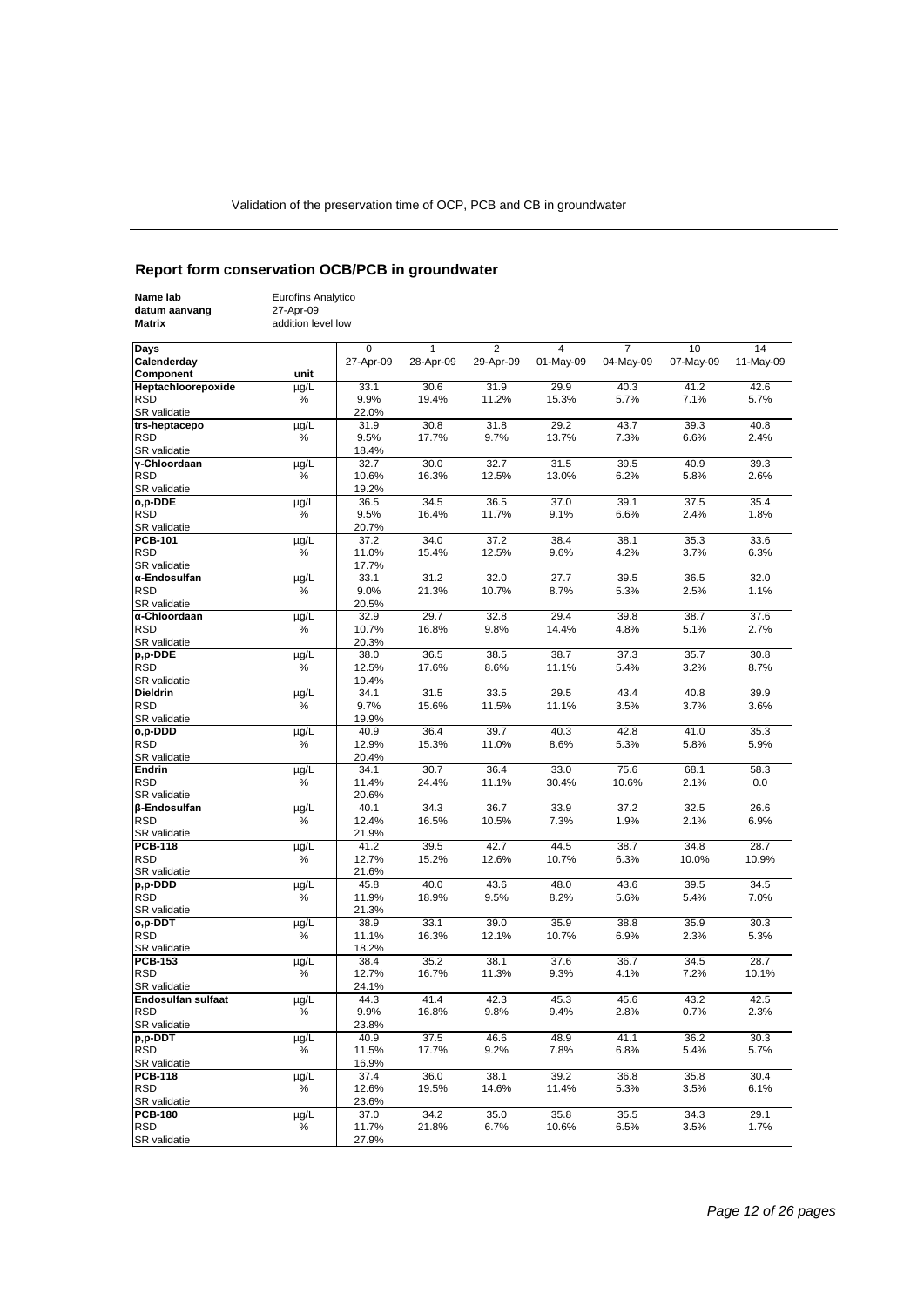## **Attachment D: Results groundwater 1, addition level low, z-scores Report form conservation OCB/PCB in groundwater**

| Name lab          | Eurofins Analytico                |
|-------------------|-----------------------------------|
| <b>Start date</b> | 27-Apr-09                         |
| Matrix            | Groundwater 1, addition level low |

| Days                                               | 0               | 1               | $\overline{2}$  | 4                | 7              | 10            | 14            |
|----------------------------------------------------|-----------------|-----------------|-----------------|------------------|----------------|---------------|---------------|
| Calenderday                                        | 27-Apr-09       | 28-Apr-09       | 29-Apr-09       | 01-May-09        | 04-May-09      | 07-May-09     | 11-May-09     |
| Component<br>unit                                  |                 |                 |                 |                  |                |               |               |
| 135-trichloorbenzeen<br>µg/L                       | 100.0%          | 92.6%           | 99.1%           | 84.5%            | 113.6%         | 113.0%        | 114.4%        |
| <b>RSD</b><br>$\%$                                 | 11.4%           | 22.6%           | 20.1%           | 12.7%            | 4.7%           | 5.2%          | 5.0%          |
| z score                                            | 0.0             | $-0.3$          | 0.0             | $-0.7$           | 0.6            | 0.6           | 0.7           |
| 124-trichloorbenzeen<br>$\mu g/L$                  | 100.0%          | 89.0%           | 95.4%           | 88.9%            | 106.0%         | 107.0%        | 110.4%        |
| %<br><b>RSD</b>                                    | 10.3%           | 20.2%           | 18.5%           | 10.7%            | 2.9%           | 7.0%          | 4.3%          |
| z score                                            | 0.0             | $-0.5$          | $-0.2$          | $-0.5$           | 0.3            | 0.3           | 0.5           |
| 123-trichloorbenzeen<br>µg/L                       | 100.0%          | 90.9%           | 100.9%          | 91.0%            | 110.9%         | 111.2%        | 110.9%        |
| %<br><b>RSD</b>                                    | 11.2%           | 25.5%           | 21.1%           | 11.3%            | 1.3%           | 8.1%          | 4.8%          |
| z score                                            | 0.0             | $-0.4$          | 0.0             | $-0.4$           | 0.5            | 0.5           | 0.5           |
| Hexachloorbutadieen<br>$\overline{\mu g/L}$        | 100.0%          | 93.2%           | 101.5%          | 87.5%            | 112.8%         | 116.9%        | 116.0%        |
| <b>RSD</b><br>%                                    | 10.1%           | 22.7%           | 20.1%           | 9.9%             | 1.4%           | 7.8%          | 7.1%          |
| z score                                            | 0.0             | $-0.3$          | 0.1             | $-0.5$           | 0.6            | 0.7           | 0.7           |
| 1245/1235-tetraCB<br>$\overline{\mu g/L}$          | 100.0%          | 91.2%           | 96.3%           | 96.2%            | 115.6%         | 115.2%        | 115.6%        |
| <b>RSD</b><br>%                                    | 10.3%           | 21.1%           | 19.3%           | 11.5%            | 3.4%           | 5.1%          | 9.3%          |
| z score                                            | 0.0             | $-0.5$          | $-0.2$          | $-0.2$           | 0.9            | 0.8           | 0.9           |
| 1234-tetraCB<br>$\overline{\mu g/L}$               | 100.0%          | 91.2%           | 102.0%          | 110.8%           | 101.8%         | 102.4%        | 102.3%        |
| <b>RSD</b><br>%                                    | 10.7%           | 21.5%           | 19.4%           | 11.9%            | 3.1%           | 6.7%          | 8.2%          |
| z score                                            | 0.0             | $-0.5$          | 0.1             | 0.6              | 0.1            | 0.1           | 0.1           |
| Pentachloorbenzeen<br>µg/L                         | 100.0%          | 96.1%           | 104.6%          | 109.0%           | 91.4%          | 89.3%         | 86.1%         |
| <b>RSD</b><br>$\%$                                 | 8.9%            | 21.6%           | 14.8%           | 14.7%            | 5.4%           | 7.4%          | 6.8%          |
| z score                                            | 0.0             | $-0.2$          | 0.3             | 0.5              | $-0.5$         | $-0.6$        | $-0.8$        |
| α-HCH<br>µg/L                                      | 100.0%          | 94.1%           | 101.1%          | 114.9%           | 109.4%         | 104.9%        | 106.1%        |
| <b>RSD</b><br>$\%$                                 | 9.2%            | 19.3%           | 10.1%           | 10.0%            | 2.2%           | 10.1%         | 6.2%          |
| z score                                            | 0.0             | $-0.3$          | 0.0             | 0.7              | 0.4            | 0.2           | 0.3           |
| HCB<br>$\overline{\mu g/L}$                        | 100.0%          | 93.6%           | 104.4%          | 104.8%           | 91.1%          | 90.5%         | 83.5%         |
| <b>RSD</b><br>%                                    | 9.9%            | 19.0%           | 13.3%           | 10.3%            | 6.9%           | 7.2%          | 8.5%          |
| z score                                            | 0.0             | $-0.4$          | 0.2             | 0.3              | $-0.5$         | $-0.5$        | $-0.9$        |
| <b>B-HCH</b><br>µg/L                               | 100.0%          | 97.5%           | 101.3%          | 104.3%           | 109.2%         | 103.4%        | 106.0%        |
| <b>RSD</b><br>%                                    | 9.3%            | 17.1%           | 12.0%           | 12.2%            | 1.5%           | 4.4%          | 1.0%          |
| z score                                            | 0.0             | $-0.1$          | 0.1             | 0.2              | 0.5            | 0.2           | 0.3           |
| <b>v-HCH</b><br>µg/L                               | 100.0%          | 95.3%           | 101.5%          | 102.5%           | 121.2%         | 113.0%        | 112.9%        |
| <b>RSD</b><br>%                                    | 9.0%            | 14.9%           | 10.4%           | 11.8%            | 1.9%           | 6.4%          | 6.1%          |
| z score                                            | 0.0             | $-0.2$          | 0.1             | 0.1              | 1.1            | 0.7           | 0.7           |
| <b>δ-НСН</b><br>µg/L                               | 100.0%          | 95.4%           | 101.0%          | 114.1%           | 107.6%         | 103.3%        | 107.4%        |
| <b>RSD</b><br>%                                    | 10.3%           | 18.3%           | 7.5%            | 4.9%             | 4.5%           | 7.1%          | 3.8%          |
| z score                                            | 0.0             | $-0.3$          | 0.1             | 0.9              | 0.5            | 0.2           | 0.5           |
| <b>PCB-28</b><br>µg/L                              | 100.0%          | 93.1%           | 97.6%           | 110.1%           | 86.5%          | 84.1%         | 80.0%         |
| <b>RSD</b><br>$\frac{0}{0}$                        | 13.3%           | 16.2%           | 11.2%           | 11.2%            | 7.5%           | 4.2%          | 6.0%          |
| z score                                            | 0.0             | $-0.4$          | $-0.1$          | 0.5              | $-0.7$         | $-0.9$        | $-1.1$        |
| Heptachloor<br>µg/L<br><b>RSD</b><br>$\frac{0}{0}$ | 100.0%<br>10.9% | 86.5%           | 100.0%<br>10.9% | 80.7%<br>12.0%   | 145.5%<br>7.5% | 134.4%        | 116.1%        |
|                                                    | 0.0             | 19.1%           |                 |                  |                | 7.1%          | 12.3%         |
| z score<br><b>PCB-52</b><br>$\overline{\mu g/L}$   | 100.0%          | $-0.7$<br>93.2% | 0.0<br>100.1%   | $-1.0$<br>103.5% | 2.4<br>102.2%  | 1.8<br>100.0% | 0.9<br>105.6% |
| <b>RSD</b><br>$\%$                                 | 10.0%           | 15.7%           | 10.1%           | 12.6%            | 7.7%           | 5.4%          | 3.4%          |
| z score                                            | 0.0             | $-0.3$          | 0.0             | 0.2              | 0.1            | 0.0           | 0.3           |
| <b>Aldrin</b><br>µg/L                              | 100.0%          | 91.8%           | 101.5%          | 87.5%            | 130.2%         | 124.9%        | 119.2%        |
| <b>RSD</b><br>%                                    | 10.0%           | 19.5%           | 10.0%           | 13.5%            | 7.6%           | 7.3%          | 5.4%          |
| z score                                            | 0.0             | $-0.4$          | 0.1             | $-0.6$           | 1.5            | 1.2           | 0.9           |
| <b>Telodrin</b><br>µg/L                            | 100.0%          | 91.8%           | 95.8%           | 80.7%            | 132.4%         | 123.5%        | 113.6%        |
| <b>RSD</b><br>%                                    | 9.6%            | 15.8%           | 11.4%           | 10.0%            | 6.8%           | 4.5%          | 9.1%          |
| z score                                            | 0.0             | $-0.4$          | $-0.2$          | $-0.9$           | 1.5            | 1.1           | 0.6           |
| Isodrin<br>µg/L                                    | 100.0%          | 89.9%           | 99.7%           | 85.6%            | 135.2%         | 132.4%        | 115.7%        |
| <b>RSD</b><br>$\%$                                 | 10.1%           | 15.8%           | 14.7%           | 8.5%             | 6.4%           | 7.4%          | 7.3%          |
| z score                                            | 0.0             | $-0.4$          | 0.0             | $-0.6$           | 1.5            | 1.4           | 0.7           |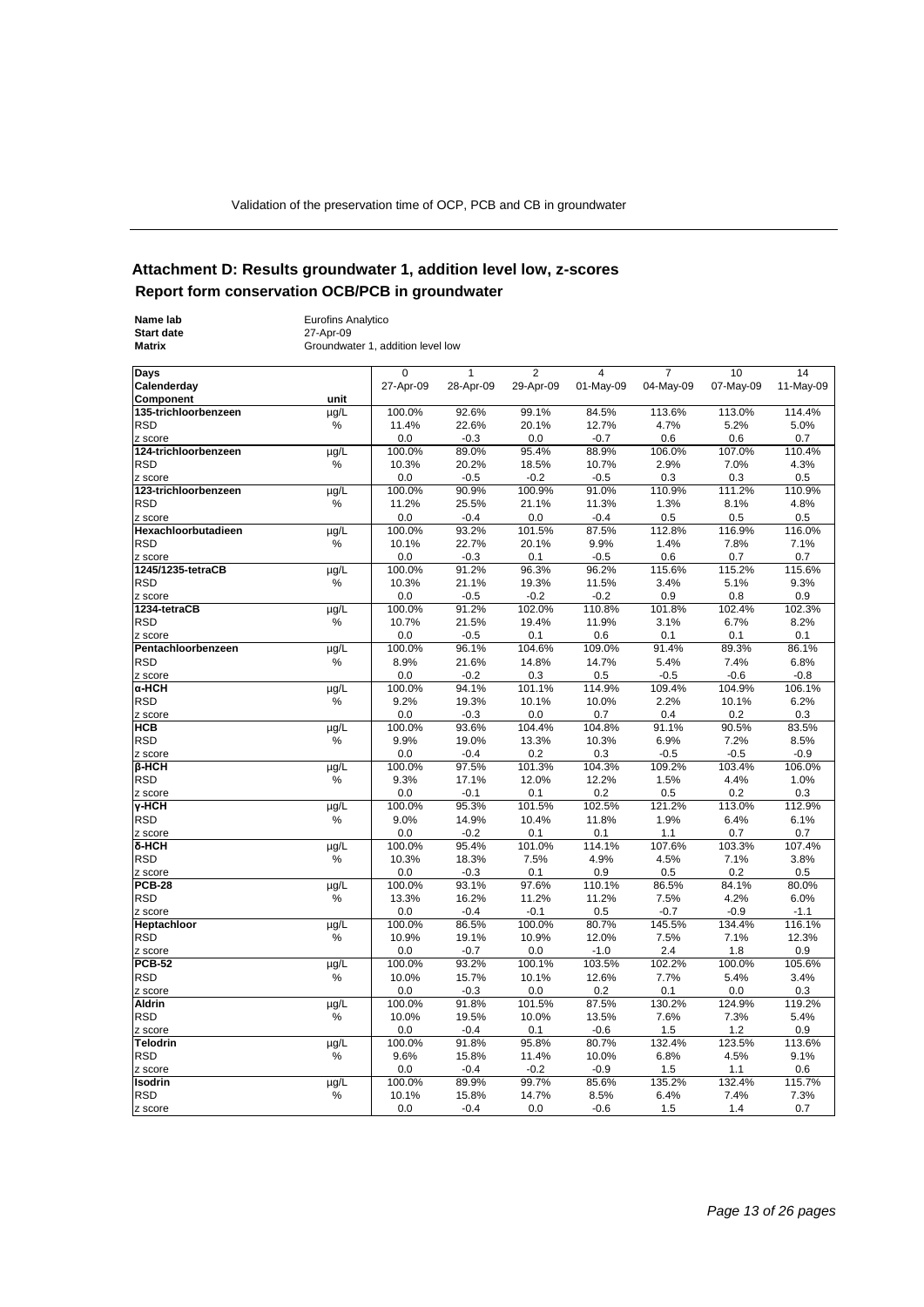## **Report form conservation OCB/PCB in groundwater**

| Name lab          | <b>Eurofins Analytico</b>         |
|-------------------|-----------------------------------|
| <b>Start date</b> | 27-Apr-09                         |
| Matrix            | Groundwater 1, addition level low |
|                   |                                   |

| Days                           |                      | 0         | 1         | $\overline{2}$ | 4         | 7         | 10        | 14        |
|--------------------------------|----------------------|-----------|-----------|----------------|-----------|-----------|-----------|-----------|
| Calenderday                    |                      | 27-Apr-09 | 28-Apr-09 | 29-Apr-09      | 01-May-09 | 04-May-09 | 07-May-09 | 11-May-09 |
| Component                      | unit                 |           |           |                |           |           |           |           |
| Heptachloorepoxide             | µg/L                 | 100.0%    | 92.7%     | 96.5%          | 90.4%     | 121.9%    | 124.6%    | 128.9%    |
| <b>RSD</b>                     | %                    | 9.9%      | 19.4%     | 11.2%          | 15.3%     | 5.7%      | 7.1%      | 5.7%      |
| z score                        |                      | 0.0       | $-0.3$    | $-0.2$         | $-0.4$    | 1.0       | 1.1       | 1.3       |
| trs-heptacepo                  | µg/L                 | 100.0%    | 96.5%     | 99.7%          | 91.5%     | 136.9%    | 123.4%    | 128.1%    |
| <b>RSD</b>                     | %                    | 9.5%      | 17.7%     | 9.7%           | 13.7%     | 7.3%      | 6.6%      | 2.4%      |
| z score                        |                      | 0.0       | $-0.2$    | 0.0            | $-0.5$    | 2.0       | 1.3       | 1.5       |
| y-Chloordaan                   | $\mu$ g/L            | 100.0%    | 91.7%     | 100.0%         | 96.3%     | 120.9%    | 125.2%    | 120.3%    |
| <b>RSD</b>                     | %                    | 10.6%     | 16.3%     | 12.5%          | 13.0%     | 6.2%      | 5.8%      | 2.6%      |
| z score                        |                      | 0.0       | $-0.4$    | 0.0            | $-0.2$    | 1.1       | 1.3       | 1.1       |
| o.p-DDE                        | µg/L                 | 100.0%    | 94.5%     | 99.9%          | 101.4%    | 107.0%    | 102.7%    | 96.8%     |
| <b>RSD</b>                     | %                    | 9.5%      | 16.4%     | 11.7%          | 9.1%      | 6.6%      | 2.4%      | 1.8%      |
| z score                        |                      | 0.0       | $-0.3$    | 0.0            | 0.1       | 0.3       | 0.1       | $-0.2$    |
| <b>PCB-101</b>                 | µg/L                 | 100.0%    | 91.4%     | 100.0%         | 103.1%    | 102.3%    | 94.8%     | 90.3%     |
| <b>RSD</b>                     | %                    | 11.0%     | 15.4%     | 12.5%          | 9.6%      | 4.2%      | 3.7%      | 6.3%      |
| z score                        |                      | 0.0       | $-0.5$    | 0.0            | 0.2       | 0.1       | $-0.3$    | $-0.5$    |
| α-Endosulfan                   | µg/L                 | 100.0%    | 94.3%     | 96.7%          | 83.5%     | 119.3%    | 110.2%    | 96.5%     |
| <b>RSD</b>                     | $\%$                 | 9.0%      | 21.3%     | 10.7%          | 8.7%      | 5.3%      | 2.5%      | 1.1%      |
| z score                        |                      | 0.0       | $-0.3$    | $-0.2$         | $-0.8$    | 0.9       | 0.5       | $-0.2$    |
| α-Chloordaan                   | $\mu$ g/L            | 100.0%    | 90.2%     | 99.6%          | 89.4%     | 120.9%    | 117.6%    | 114.5%    |
| <b>RSD</b>                     | %                    | 10.7%     | 16.8%     | 9.8%           | 14.4%     | 4.8%      | 5.1%      | 2.7%      |
| z score                        |                      | 0.0       | $-0.5$    | 0.0            | $-0.5$    | 1.0       | 0.9       | 0.7       |
| p,p-DDE                        | µg/L                 | 100.0%    | 96.0%     | 101.3%         | 101.8%    | 98.0%     | 93.9%     | 81.0%     |
| <b>RSD</b>                     | $\%$                 | 12.5%     | 17.6%     | 8.6%           | 11.1%     | 5.4%      | 3.2%      | 8.7%      |
| z score                        |                      | 0.0       | $-0.2$    | 0.1            | 0.1       | $-0.1$    | $-0.3$    | $-1.0$    |
| <b>Dieldrin</b>                | µg/L                 | 100.0%    | 92.3%     | 98.3%          | 86.6%     | 127.2%    | 119.7%    | 117.0%    |
| <b>RSD</b>                     | $\%$                 | 9.7%      | 15.6%     | 11.5%          | 11.1%     | 3.5%      | 3.7%      | 3.6%      |
| z score                        |                      | 0.0       | $-0.4$    | $-0.1$         | $-0.7$    | 1.4       | 1.0       | 0.9       |
| o,p-DDD                        | µg/L                 | 100.0%    | 89.2%     | 97.3%          | 98.7%     | 104.8%    | 100.5%    | 86.4%     |
| <b>RSD</b>                     | %                    | 12.9%     | 15.3%     | 11.0%          | 8.6%      | 5.3%      | 5.8%      | 5.9%      |
| z score                        |                      | 0.0       | $-0.5$    | $-0.1$         | $-0.1$    | 0.2       | 0.0       | $-0.7$    |
| <b>Endrin</b>                  | µg/L                 | 100.0%    | 90.1%     | 106.6%         | 96.9%     | 221.8%    | 199.6%    | 171.0%    |
| <b>RSD</b>                     | %                    | 11.4%     | 24.4%     | 11.1%          | 30.4%     | 10.6%     | 2.1%      | 3.8%      |
|                                |                      | 0.0       | $-0.5$    | 0.3            | $-0.2$    | 5.9       | 4.8       | 3.4       |
| z score<br><b>ß-Endosulfan</b> | µg/L                 | 100.0%    | 85.5%     | 91.5%          | 84.5%     | 92.7%     | 81.0%     | 66.2%     |
| <b>RSD</b>                     | %                    | 12.4%     | 16.5%     | 10.5%          | 7.3%      | 1.9%      | 2.1%      | 6.9%      |
| z score                        |                      | 0.0       | $-0.7$    | $-0.4$         | $-0.7$    | $-0.3$    | $-0.9$    | $-1.5$    |
| <b>PCB-118</b>                 | µg/L                 | 100.0%    | 95.9%     | 103.5%         | 107.9%    | 93.9%     | 84.4%     | 69.6%     |
| <b>RSD</b>                     | %                    | 12.7%     | 15.2%     | 12.6%          | 10.7%     | 6.3%      | 10.0%     | 10.9%     |
| z score                        |                      | 0.0       | $-0.2$    | 0.2            | 0.4       | $-0.3$    | $-0.7$    | $-1.4$    |
| p,p-DDD                        | µg/L                 | 100.0%    | 87.3%     | 95.2%          | 104.8%    | 95.2%     | 86.3%     | 75.3%     |
| <b>RSD</b>                     | $\%$                 | 11.9%     | 18.9%     | 9.5%           | 8.2%      | 5.6%      | 5.4%      | 7.0%      |
| z score                        |                      | 0.0       | $-0.6$    | $-0.2$         | 0.2       | $-0.2$    | $-0.6$    | $-1.2$    |
| $o,p$ -DDT                     | µg/L                 | 100.0%    | 85.1%     | 100.2%         | 92.3%     | 99.9%     | 92.3%     | 77.9%     |
| <b>RSD</b>                     | %                    | 11.1%     | 16.3%     | 12.1%          | 10.7%     | 6.9%      | 2.3%      | 5.3%      |
| z score                        |                      | 0.0       | $-0.8$    | 0.0            | $-0.4$    | 0.0       | $-0.4$    | $-1.2$    |
| <b>PCB-153</b>                 | µg/L                 | 100.0%    | 91.8%     | 99.3%          | 97.9%     | 95.7%     | 89.9%     | 74.7%     |
| <b>RSD</b>                     | %                    | 12.7%     | 16.7%     | 11.3%          | 9.3%      | 4.1%      | 7.2%      | 10.1%     |
| z score                        |                      | 0.0       | $-0.3$    | 0.0            | $-0.1$    | $-0.2$    | $-0.4$    | $-1.1$    |
| <b>Endosulfan sulfaat</b>      | $\overline{\mu g/L}$ | 100.0%    | 93.6%     | 95.6%          | 102.3%    | 103.0%    | 97.6%     | 96.1%     |
| <b>RSD</b>                     | %                    | 9.9%      | 16.8%     | 9.8%           | 9.4%      | 2.8%      | 0.7%      | 2.3%      |
| z score                        |                      | 0.0       | $-0.3$    | $-0.2$         | 0.1       | 0.1       | $-0.1$    | $-0.2$    |
| $p, p$ -DDT                    | µg/L                 | 100.0%    | 91.7%     | 114.0%         | 119.6%    | 100.6%    | 88.5%     | 74.3%     |
| <b>RSD</b>                     | %                    | 11.5%     | 17.7%     | 9.2%           | 7.8%      | 6.8%      | 5.4%      | 5.7%      |
| z score                        |                      | 0.0       | $-0.5$    | 0.8            | 1.2       | 0.0       | $-0.7$    | $-1.5$    |
| <b>PCB-118</b>                 | µg/L                 | 100.0%    | 96.4%     | 102.0%         | 104.8%    | 98.5%     | 95.9%     | 81.4%     |
| <b>RSD</b>                     | %                    | 12.6%     | 19.5%     | 14.6%          | 11.4%     | 5.3%      | 3.5%      | 6.1%      |
|                                |                      | 0.0       | $-0.2$    | 0.1            | 0.2       | $-0.1$    | $-0.2$    | $-0.8$    |
| z score<br><b>PCB-180</b>      |                      | 100.0%    | 92.5%     | 94.5%          | 96.6%     | 95.8%     | 92.6%     | 78.5%     |
|                                | µg/L                 |           |           |                |           |           |           |           |
| <b>RSD</b>                     | $\%$                 | 11.7%     | 21.8%     | 6.7%           | 10.6%     | 6.5%      | 3.5%      | 1.7%      |
| z score                        |                      | 0.0       | $-0.3$    | $-0.2$         | $-0.1$    | $-0.1$    | $-0.3$    | $-0.8$    |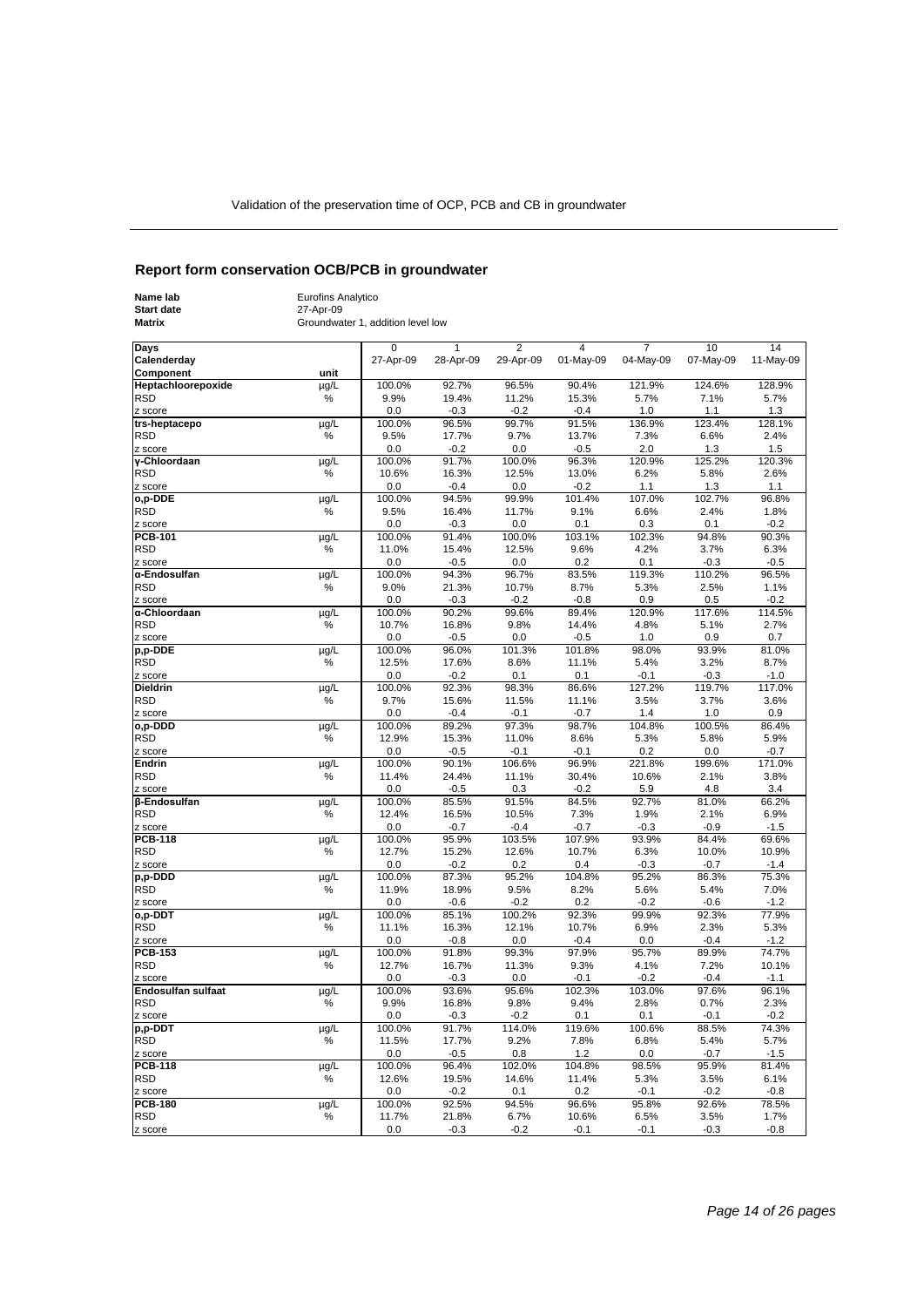

**Attachment E: Graphs groundwater 1, addition level low**

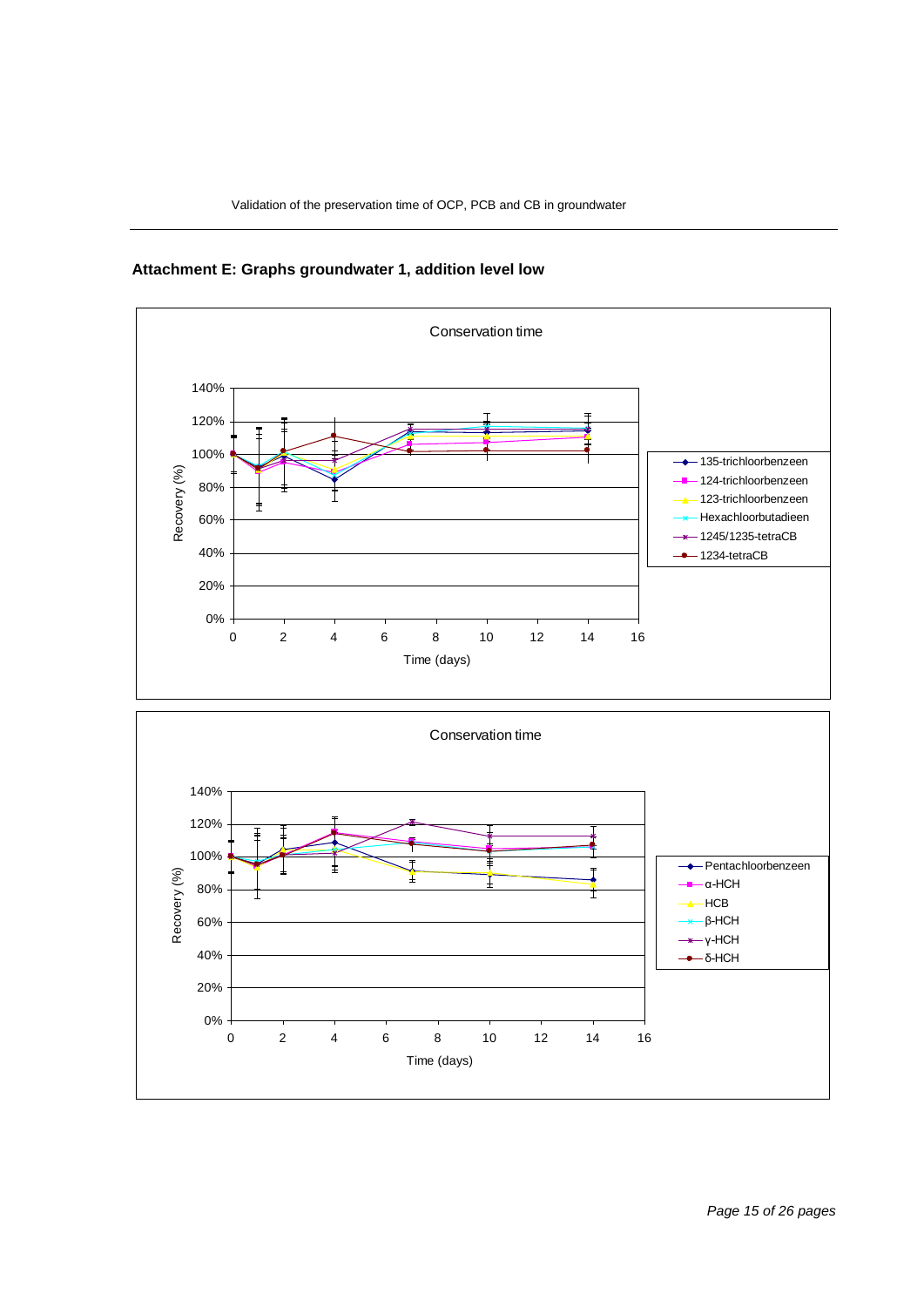



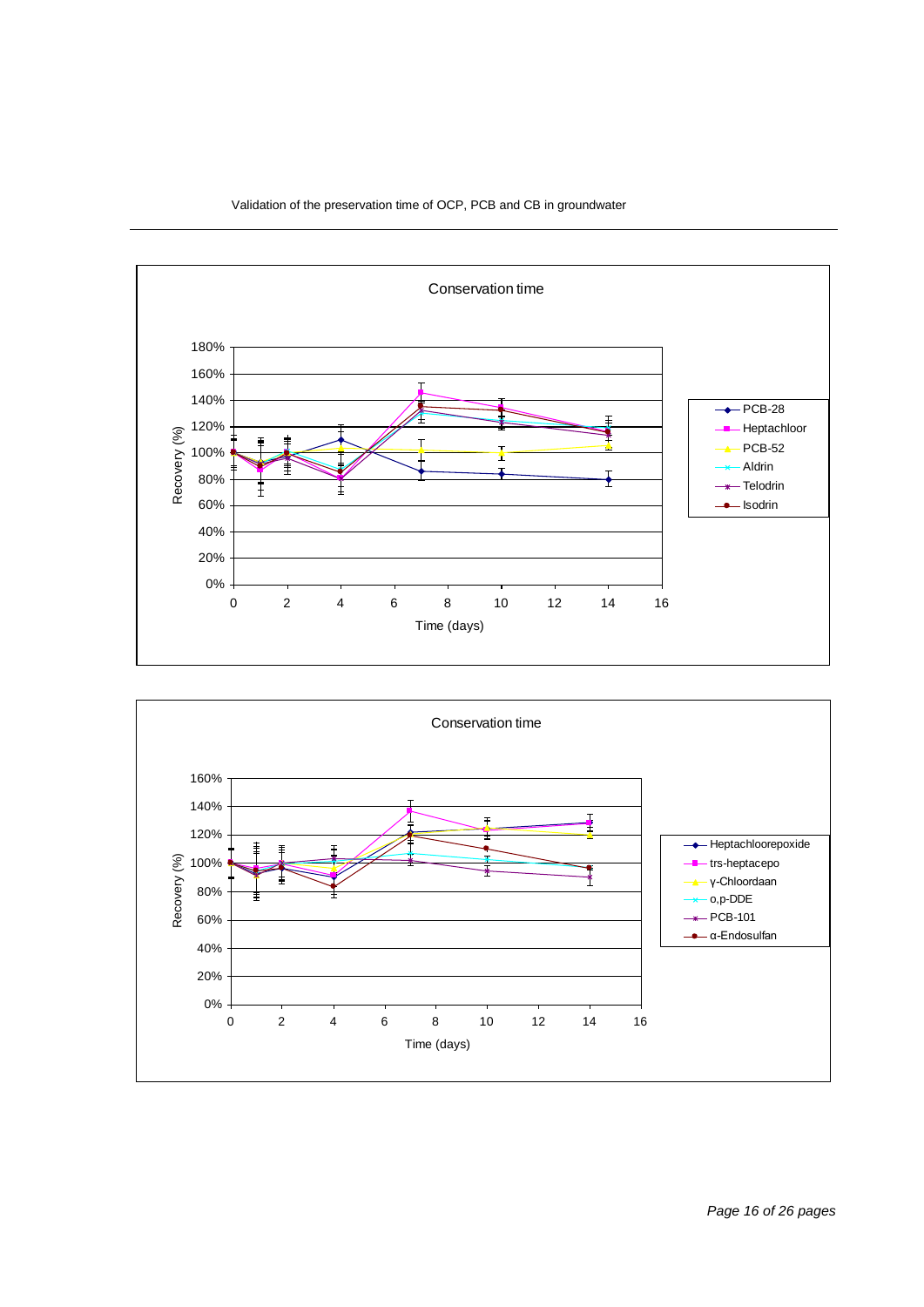



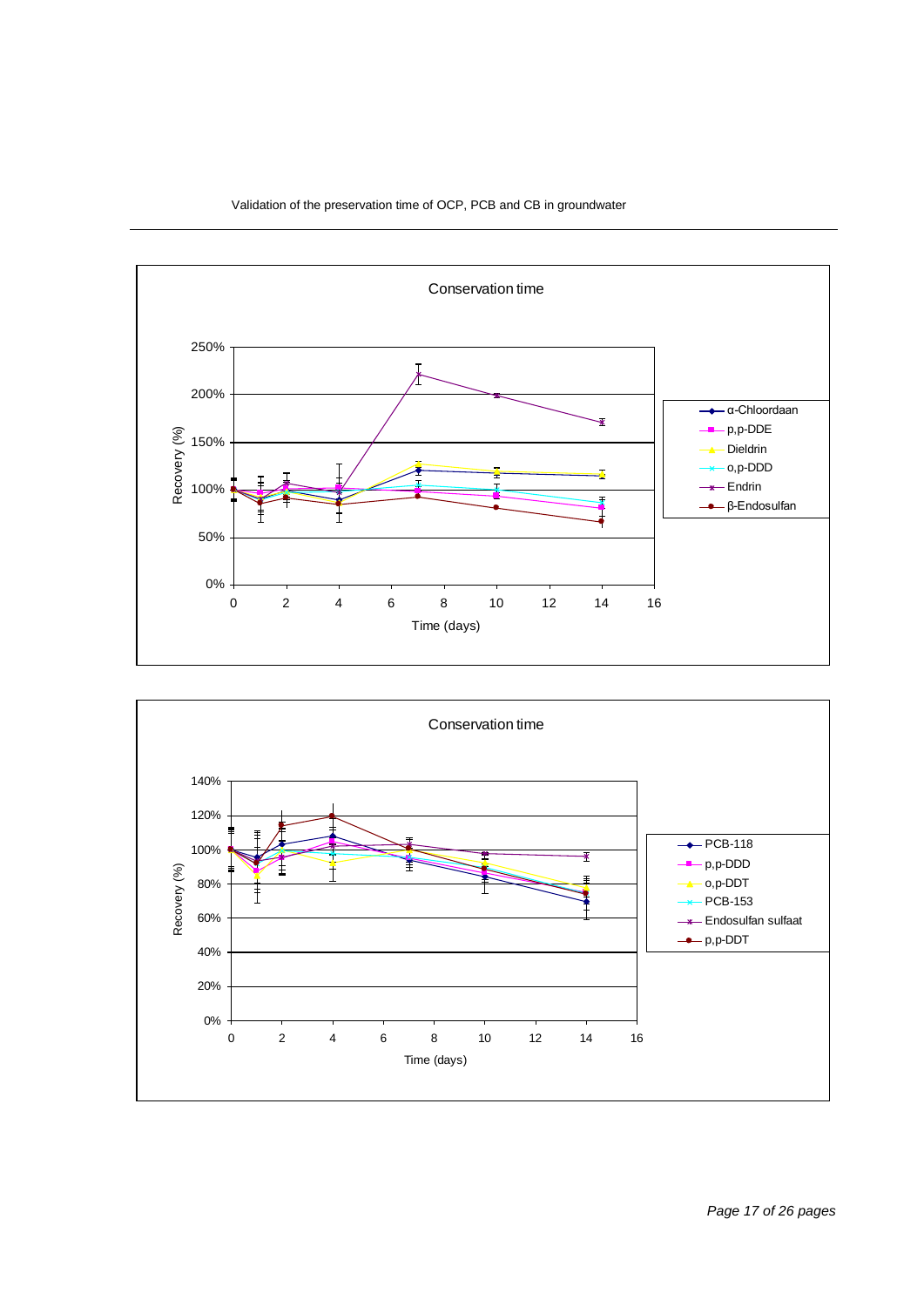

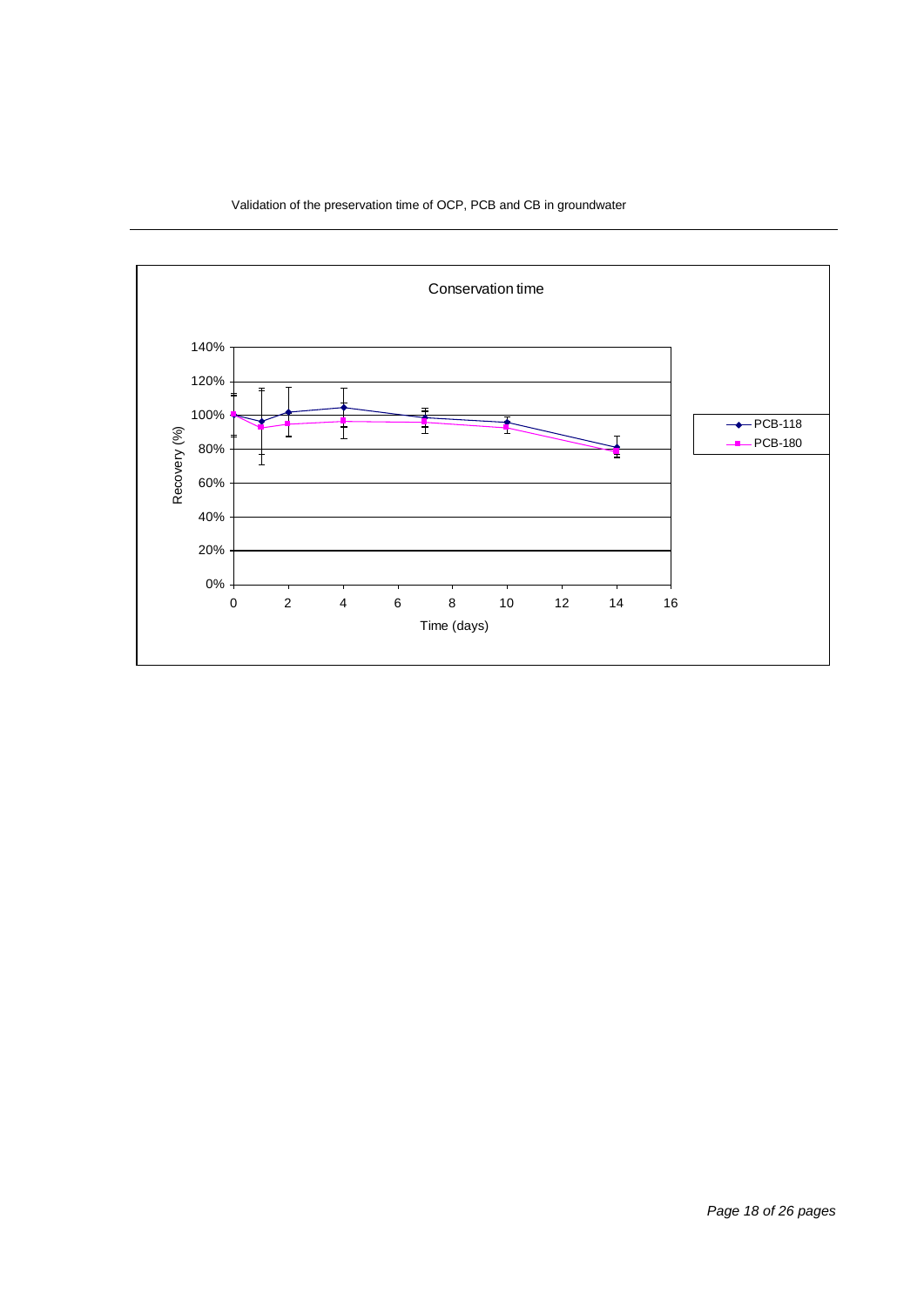### **Attachment F: Results groundwater 2, addition level high Report form conservation OCB/PCB in groundwater**

| Name lab                             | <b>Eurofins Analytico</b> |                                    |                |                |               |                |               |                |               |  |
|--------------------------------------|---------------------------|------------------------------------|----------------|----------------|---------------|----------------|---------------|----------------|---------------|--|
| <b>Start date</b>                    | 20-Apr-09                 |                                    |                |                |               |                |               |                |               |  |
| <b>Matrix</b>                        |                           | Groundwater 2, addition level high |                |                |               |                |               |                |               |  |
| Days                                 |                           | $\Omega$                           | $\mathbf{1}$   | $\overline{2}$ | 4             | $\overline{7}$ | 9             | 11             | 14            |  |
| Calenderday                          |                           | 20-Apr-09                          | 21-Apr-09      | 22-Apr-09      | 24-Apr-09     | 27-Apr-09      | 29-Apr-09     | 01-May-09      | 04-May-09     |  |
| Component                            | unit                      |                                    |                |                |               |                |               |                |               |  |
| 135-trichloorbenzeen                 | µg/L                      | 386.4                              | 328.4          | 423.8          | 343.7         | 384.9          | 362.1         | 346.0          | 402.9         |  |
| <b>RSD</b>                           | %                         | 15.2%                              | 12.8%          | 7.2%           | 10.7%         | 10.2%          | 6.7%          | 3.0%           | 2.1%          |  |
| <b>SR</b> validatie                  |                           | 21.6%                              |                |                |               |                |               |                |               |  |
| 124-trichloorbenzeen                 | µg/L                      | 397.0                              | 337.3          | 437.6          | 353.2         | 402.9          | 375.2         | 374.8          | 417.3         |  |
| <b>RSD</b>                           | %                         | 14.9%                              | 15.6%          | 8.3%           | 11.7%         | 8.7%           | 9.4%          | 4.1%           | 3.1%          |  |
| SR validatie<br>123-trichloorbenzeen |                           | 22.7%<br>409.4                     | 347.3          | 432.2          | 364.7         | 399.8          | 389.5         | 390.3          | 424.4         |  |
| <b>RSD</b>                           | µg/L<br>%                 | 14.7%                              | 11.0%          | 7.4%           | 12.9%         | 9.7%           | 9.2%          | 3.6%           | 0.4%          |  |
| <b>SR</b> validatie                  |                           | 20.7%                              |                |                |               |                |               |                |               |  |
| Hexachloorbutadieen                  | µg/L                      | 374.1                              | 280.4          | 406.3          | 340.8         | 379.2          | 353.6         | 334.1          | 406.8         |  |
| <b>RSD</b>                           | %                         | 14.4%                              | 19.5%          | 6.5%           | 11.5%         | 8.2%           | 6.5%          | 3.1%           | 2.6%          |  |
| <b>SR</b> validatie                  |                           | 23.1%                              |                |                |               |                |               |                |               |  |
| 1245/1235-tetraCB                    | µg/L                      | 424.9                              | 327.4          | 434.7          | 363.6         | 398.5          | 380.5         | 350.5          | 450.9         |  |
| <b>RSD</b>                           | %                         | 19.9%                              | 12.6%          | 7.1%           | 9.8%          | 8.2%           | 8.7%          | 1.3%           | 0.6%          |  |
| SR validatie                         |                           | 18.2%                              |                |                |               |                |               |                |               |  |
| 1234-tetraCB                         | µg/L                      | 429.3                              | 370.2          | 437.7          | 405.2         | 473.1          | 458.6         | 443.5          | 446.3         |  |
| <b>RSD</b>                           | %                         | 20.2%                              | 10.6%          | 8.6%           | 13.6%         | 6.1%           | 6.8%          | 3.9%           | 2.0%          |  |
| <b>SR</b> validatie                  |                           | 19.1%                              |                |                |               |                |               |                |               |  |
| Pentachloorbenzeen                   | µg/L                      | 406.3                              | 357.6          | 426.3          | 426.4         | 519.0          | 488.2         | 485.8          | 406.1         |  |
| <b>RSD</b>                           | %                         | 15.8%                              | 15.8%          | 8.4%           | 10.1%         | 3.6%           | 7.3%          | 3.0%           | 2.7%          |  |
| SR validatie                         |                           | 18.1%                              |                |                |               |                |               |                |               |  |
| α-HCH<br><b>RSD</b>                  | µg/L<br>%                 | 429.7<br>16.3%                     | 382.0<br>12.0% | 469.9<br>7.9%  | 402.9<br>4.3% | 459.7          | 445.7<br>9.1% | 472.4<br>2.6%  | 462.9<br>1.1% |  |
| SR validatie                         |                           | 21.8%                              |                |                |               | 7.2%           |               |                |               |  |
| <b>HCB</b>                           | $\mu$ g/L                 | 410.9                              | 311.9          | 441.6          | 406.3         | 478.7          | 450.9         | 451.4          | 402.2         |  |
| <b>RSD</b>                           | %                         | 17.5%                              | 17.9%          | 4.8%           | 7.7%          | 7.9%           | 7.0%          | 2.5%           | 1.6%          |  |
| <b>SR</b> validatie                  |                           | 18.0%                              |                |                |               |                |               |                |               |  |
| $B$ -HCH                             | µg/L                      | 360.8                              | 368.8          | 435.7          | 449.6         | 465.3          | 480.3         | 503.8          | 425.1         |  |
| <b>RSD</b>                           | %                         | 11.6%                              | 15.5%          | 4.6%           | 6.7%          | 9.0%           | 7.0%          | 2.6%           | 0.3%          |  |
| SR validatie                         |                           | 19.9%                              |                |                |               |                |               |                |               |  |
| <b>v-HCH</b>                         | µg/L                      | 433.7                              | 379.2          | 464.7          | 388.5         | 424.5          | 414.2         | 418.8          | 467.1         |  |
| <b>RSD</b>                           | %                         | 16.4%                              | 10.4%          | 6.6%           | 7.0%          | 8.7%           | 8.2%          | 4.8%           | 1.0%          |  |
| <b>SR</b> validatie                  |                           | 19.0%                              |                |                |               |                |               |                |               |  |
| $6 - HCH$                            | µg/L                      | 375.4                              | 382.1          | 447.9          | 469.9         | 489.0          | 498.6         | 547.3          | 420.4         |  |
| <b>RSD</b>                           | %                         | 12.3%<br>15.7%                     | 12.1%          | 4.6%           | 6.9%          | 5.8%           | 8.2%          | 5.5%           | 4.5%          |  |
| SR validatie<br><b>PCB-28</b>        | µg/L                      | 389.6                              | 351.3          | 424.6          | 460.6         | 512.2          | 477.8         | 487.9          | 405.0         |  |
| <b>RSD</b>                           | %                         | 14.0%                              | 15.2%          | 7.6%           | 9.6%          | 6.7%           | 7.0%          | 7.2%           | 4.2%          |  |
| SR validatie                         |                           | 18.4%                              |                |                |               |                |               |                |               |  |
| Heptachloor                          | µg/L                      | 520.3                              | 366.6          | 566.7          | 355.5         | 382.8          | 339.5         | 296.5          | 480.9         |  |
| <b>RSD</b>                           | %                         | 17.2%                              | 21.0%          | 6.4%           | 7.2%          | 3.4%           | 6.0%          | 9.3%           | 4.4%          |  |
| <b>SR</b> validatie                  |                           | 18.7%                              |                |                |               |                |               |                |               |  |
| <b>PCB-52</b>                        | µg/L                      | 352.9                              | 304.8          | 430.0          | 384.0         | 426.1          | 367.2         | 374.7          | 347.6         |  |
| <b>RSD</b>                           | $\%$                      | 10.8%                              | 11.3%          | 6.1%           | 8.0%          | 5.4%           | 5.7%          | 7.2%           | 0.4%          |  |
| SR validatie                         |                           | 19.6%                              |                |                |               |                |               |                |               |  |
| <b>Aldrin</b>                        | µg/L                      | 364.3                              | 272.7          | 413.9          | 311.7         | 339.6          | 286.5         | 271.1          | 384.2         |  |
| <b>RSD</b>                           | %                         | 16.1%                              | 16.2%          | 8.2%           | 8.4%          | 10.5%          | 1.3%          | 16.7%          | 3.0%          |  |
| SR validatie                         |                           | 20.4%                              |                |                |               |                |               |                |               |  |
| <b>Telodrin</b>                      | µg/L                      | 412.0                              | 295.4          | 483.2          | 308.0         | 343.4          | 305.4         | 280.9          | 378.9         |  |
| <b>RSD</b>                           | $\frac{0}{0}$             | 15.4%                              | 14.9%          | 2.1%           | 8.1%          | 6.1%           | 8.1%          | 4.2%           | 6.6%          |  |
| <b>SR</b> validatie                  |                           | 21.1%                              |                |                |               |                |               |                |               |  |
| <b>Isodrin</b><br><b>RSD</b>         | µg/L<br>%                 | 341.7<br>13.7%                     | 273.9<br>15.4% | 400.2<br>6.4%  | 294.7<br>6.5% | 327.1<br>6.5%  | 266.1<br>1.5% | 253.2<br>17.7% | 368.8<br>3.1% |  |
| SR validatie                         |                           | 23.0%                              |                |                |               |                |               |                |               |  |
|                                      |                           |                                    |                |                |               |                |               |                |               |  |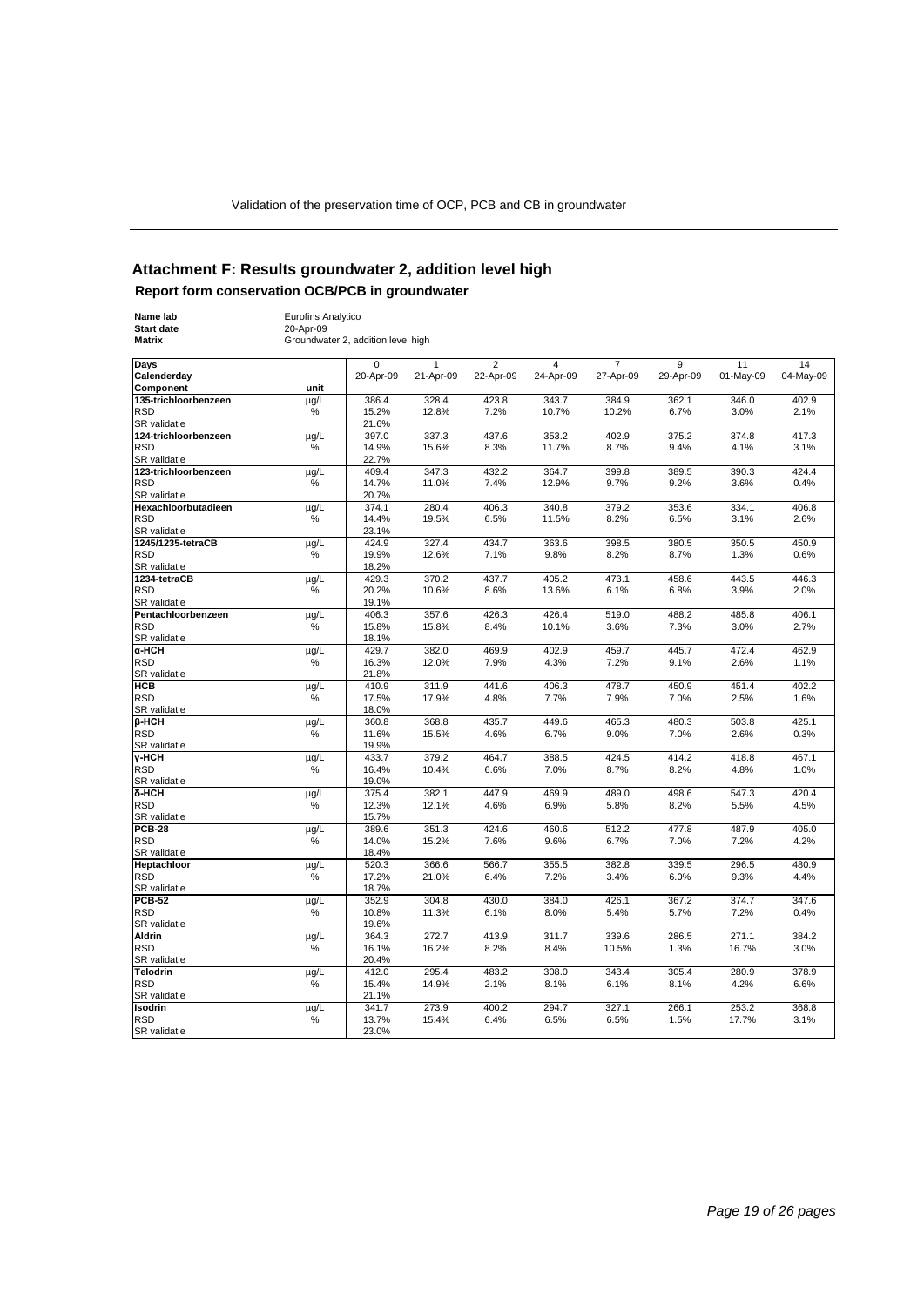# **Report form conservation OCB/PCB in groundwater**

| Name lab<br>datum aanvang<br><b>Matrix</b> | Eurofins Analytico<br>20-Apr-09<br>addition level high |                          |                |                             |                |                             |                |                 |                 |
|--------------------------------------------|--------------------------------------------------------|--------------------------|----------------|-----------------------------|----------------|-----------------------------|----------------|-----------------|-----------------|
| Days<br>Calenderday                        |                                                        | $\mathbf 0$<br>20-Apr-09 | 1<br>21-Apr-09 | $\overline{2}$<br>22-Apr-09 | 4<br>24-Apr-09 | $\overline{7}$<br>27-Apr-09 | 9<br>29-Apr-09 | 11<br>01-May-09 | 14<br>04-May-09 |
| Component                                  | unit                                                   |                          |                |                             |                |                             |                |                 |                 |
| Heptachloorepoxide                         | µg/L                                                   | 416.1                    | 351.4          | 483.5                       | 348.2          | 384.1                       | 344.4          | 326.2           | 442.1           |
| <b>RSD</b>                                 | $\%$                                                   | 8.1%                     | 11.8%          | 4.3%                        | 8.1%           | 9.4%                        | 7.4%           | 2.5%            | 0.6%            |
| SR validatie                               |                                                        | 22.0%                    |                |                             |                |                             |                |                 |                 |
| trs-heptacepo<br><b>RSD</b>                | µg/L<br>$\%$                                           | 356.8<br>7.9%            | 310.4<br>13.1% | 439.8<br>4.5%               | 334.8<br>5.7%  | 347.9<br>5.6%               | 334.0<br>8.8%  | 326.8<br>3.8%   | 437.3<br>2.3%   |
| <b>SR</b> validatie                        |                                                        | 18.4%                    |                |                             |                |                             |                |                 |                 |
| y-Chloordaan                               | $\overline{\mu g/L}$                                   | 372.3                    | 310.2          | 469.6                       | 354.0          | 382.6                       | 337.0          | 316.4           | 428.8           |
| <b>RSD</b>                                 | %                                                      | 8.3%                     | 14.3%          | 4.4%                        | 9.2%           | 7.9%                        | 4.0%           | 8.9%            | 1.0%            |
| <b>SR</b> validatie                        |                                                        | 19.2%                    |                |                             |                |                             |                |                 |                 |
| o,p-DDE                                    | $\mu$ g/L                                              | 296.2                    | 314.1          | 379.3                       | 377.5          | 404.1                       | 341.2          | 339.1           | 345.1           |
| <b>RSD</b>                                 | %                                                      | 6.7%                     | 16.1%          | 5.1%                        | 5.4%           | 9.3%                        | 3.9%           | 15.1%           | 1.8%            |
| <b>SR</b> validatie                        |                                                        | 20.7%                    |                |                             |                |                             |                |                 |                 |
| <b>PCB-101</b><br><b>RSD</b>               | $\mu$ g/L<br>$\%$                                      | 296.0<br>7.2%            | 298.1<br>8.5%  | 426.0<br>6.2%               | 384.2<br>7.8%  | 404.4<br>7.8%               | 335.9<br>2.1%  | 363.1<br>18.1%  | 334.2           |
| <b>SR</b> validatie                        |                                                        | 17.7%                    |                |                             |                |                             |                |                 | 1.3%            |
| α-Endosulfan                               | µg/L                                                   | 310.0                    | 290.1          | 413.2                       | 311.9          | 355.3                       | 319.7          | 328.7           | 381.7           |
| <b>RSD</b>                                 | %                                                      | 8.1%                     | 13.4%          | 1.1%                        | 9.7%           | 5.8%                        | 6.2%           | 3.8%            | 4.6%            |
| SR validatie                               |                                                        | 20.5%                    |                |                             |                |                             |                |                 |                 |
| α-Chloordaan                               | µg/L                                                   | 368.4                    | 299.3          | 471.7                       | 336.3          | 385.8                       | 341.0          | 319.2           | 420.6           |
| <b>RSD</b>                                 | %                                                      | 9.6%                     | 11.3%          | 5.0%                        | 4.7%           | 7.3%                        | 3.7%           | 5.4%            | 4.3%            |
| <b>SR</b> validatie                        |                                                        | 20.3%                    |                |                             |                |                             |                |                 |                 |
| p,p-DDE                                    | µg/L                                                   | 263.7                    | 313.4          | 372.7                       | 383.7          | 406.5                       | 351.1          | 337.4           | 318.4           |
| <b>RSD</b><br><b>SR</b> validatie          | $\%$                                                   | 8.5%<br>19.4%            | 13.1%          | 7.2%                        | 4.5%           | 10.2%                       | 2.9%           | 20.6%           | 4.0%            |
| <b>Dieldrin</b>                            | µg/L                                                   | 330.5                    | 317.2          | 437.7                       | 336.9          | 373.7                       | 359.9          | 336.8           | 412.9           |
| <b>RSD</b>                                 | %                                                      | 5.6%                     | 16.1%          | 3.2%                        | 8.7%           | 6.3%                        | 7.1%           | 2.4%            | 1.7%            |
| SR validatie                               |                                                        | 19.9%                    |                |                             |                |                             |                |                 |                 |
| o,p-DDD                                    | µg/L                                                   | 294.3                    | 370.2          | 401.3                       | 444.6          | 489.3                       | 422.5          | 448.8           | 377.3           |
| <b>RSD</b>                                 | %                                                      | 8.2%                     | 11.6%          | 5.7%                        | 5.9%           | 6.2%                        | 6.4%           | 0.7%            | 4.2%            |
| SR validatie                               |                                                        | 20.4%                    |                |                             |                |                             |                |                 |                 |
| Endrin                                     | µg/L                                                   | 517.0                    | 413.1          | 705.8                       | 461.1          | 394.8                       | 398.7          | 359.7           | 500.3           |
| <b>RSD</b><br><b>SR</b> validatie          | $\%$                                                   | 11.7%                    | 7.8%           | 4.4%                        | 3.0%           | 3.5%                        | 7.0%           | 2.5%            | 11.4%           |
| <b>ß-Endosulfan</b>                        | µg/L                                                   | 20.6%<br>303.2           | 363.2          | 382.3                       | 368.1          | 383.8                       | 366.7          | 377.4           | 323.2           |
| <b>RSD</b>                                 | %                                                      | 8.4%                     | 10.2%          | 2.5%                        | 6.8%           | 7.2%                        | 7.6%           | 3.9%            | 2.1%            |
| SR validatie                               |                                                        | 21.9%                    |                |                             |                |                             |                |                 |                 |
| <b>PCB-118</b>                             | µg/L                                                   | 280.5                    | 331.6          | 414.6                       | 441.5          | 449.0                       | 369.0          | 401.1           | 305.5           |
| <b>RSD</b>                                 | %                                                      | 9.0%                     | 15.2%          | 7.5%                        | 6.9%           | 8.7%                        | 7.6%           | 17.2%           | 1.1%            |
| SR validatie                               |                                                        | 21.6%                    |                |                             |                |                             |                |                 |                 |
| p,p-DDD                                    | µg/L                                                   | 298.9                    | 408.4          | 404.2                       | 484.5          | 553.2                       | 463.9          | 491.9           | 404.2           |
| <b>RSD</b>                                 | $\%$                                                   | 8.0%                     | 10.7%          | 3.1%                        | 3.2%           | 5.6%                        | 4.7%           | 3.4%            | 1.1%            |
| <b>SR</b> validatie<br>o,p-DDT             | $\overline{\mu g/L}$                                   | 21.3%<br>353.9           | 392.3          | 458.7                       | 436.5          | 469.5                       | 390.7          | 363.4           | 354.3           |
| <b>RSD</b>                                 | %                                                      | 12.3%                    | 7.1%           | 5.7%                        | 6.9%           | 10.2%                       | 3.0%           | 15.9%           | 2.2%            |
| SR validatie                               |                                                        | 18.2%                    |                |                             |                |                             |                |                 |                 |
| <b>PCB-153</b>                             | µg/L                                                   | 278.3                    | 301.4          | 412.2                       | 389.9          | 392.2                       | 314.9          | 349.6           | 281.0           |
| <b>RSD</b>                                 | %                                                      | 9.4%                     | 16.7%          | 7.1%                        | 6.6%           | 5.1%                        | 7.2%           | 15.5%           | 3.4%            |
| <b>SR</b> validatie                        |                                                        | 24.1%                    |                |                             |                |                             |                |                 |                 |
| <b>Endosulfan sulfaat</b>                  | µg/L                                                   | 380.4                    | 450.7          | 472.0                       | 458.4          | 502.3                       | 488.9          | 497.2           | 436.4           |
| <b>RSD</b>                                 | $\%$                                                   | 7.0%                     | 8.9%           | 2.4%                        | 7.4%           | 8.9%                        | 9.3%           | 3.0%            | 1.0%            |
| <b>SR</b> validatie                        |                                                        | 23.8%                    |                |                             |                |                             |                |                 |                 |
| p,p-DDT<br>RSD                             | µg/L<br>%                                              | 339.1<br>9.3%            | 476.0<br>13.1% | 499.2<br>5.7%               | 510.7<br>5.9%  | 545.2<br>7.2%               | 489.0<br>3.2%  | 469.0<br>15.5%  | 370.1<br>4.8%   |
| SR validatie                               |                                                        | 16.9%                    |                |                             |                |                             |                |                 |                 |
| <b>PCB-138</b>                             | µg/L                                                   | 309.0                    | 305.7          | 428.2                       | 394.0          | 401.7                       | 321.1          | 362.1           | 306.1           |
| <b>RSD</b>                                 | $\%$                                                   | 9.7%                     | 18.7%          | 8.9%                        | 7.0%           | 8.7%                        | 7.6%           | 17.7%           | 2.0%            |
| SR validatie                               |                                                        | 23.6%                    |                |                             |                |                             |                |                 |                 |
| <b>PCB-180</b>                             | µg/L                                                   | 268.8                    | 281.7          | 398.7                       | 358.2          | 374.3                       | 288.4          | 341.6           | 244.8           |
| <b>RSD</b>                                 | %                                                      | 11.5%                    | 11.4%          | 8.9%                        | 4.8%           | 6.8%                        | 15.5%          | 16.6%           | 5.3%            |
| SR validatie                               |                                                        | 27.9%                    |                |                             |                |                             |                |                 |                 |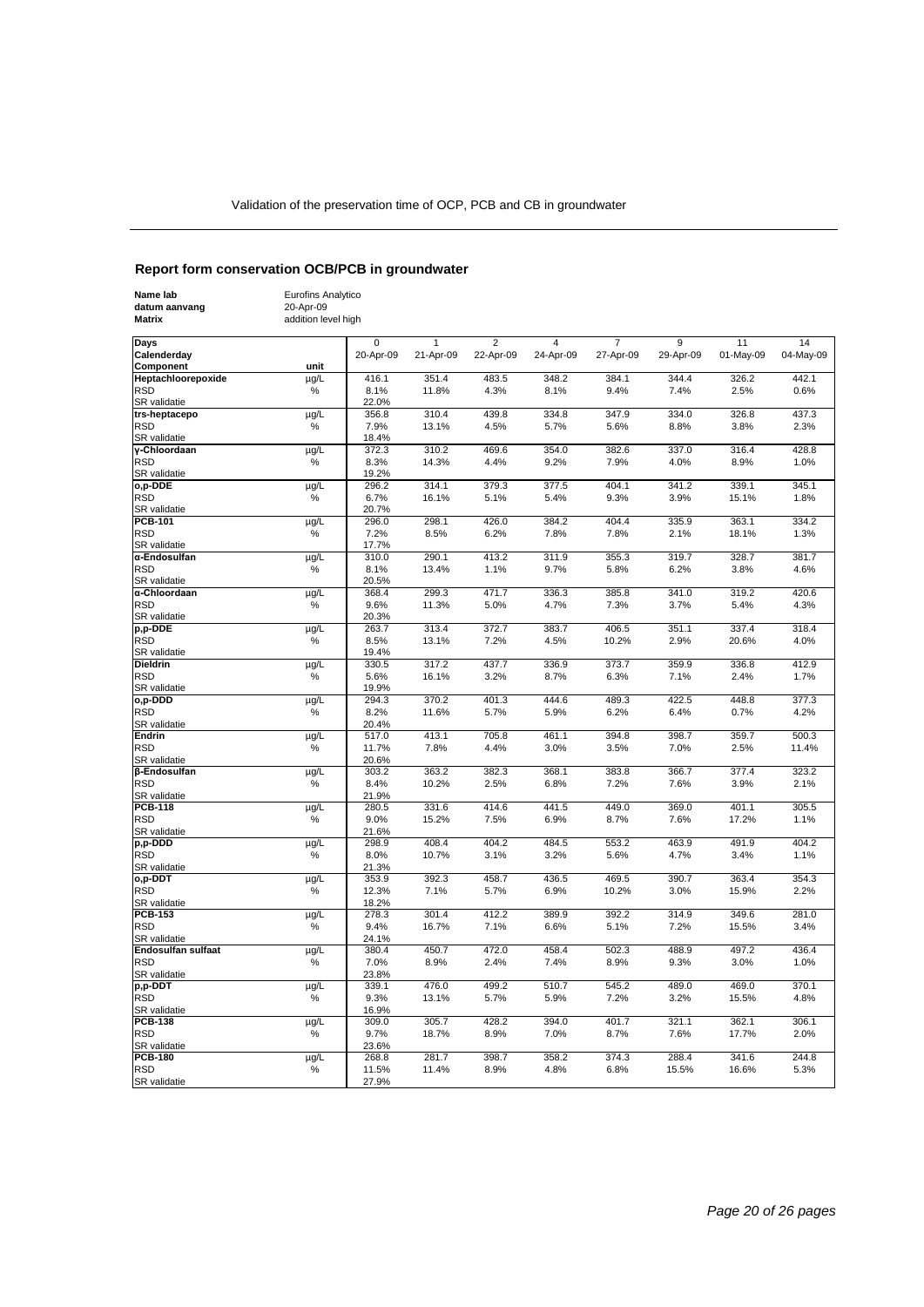### **Attachment G: Results groundwater 2, addition level high, z-scores Report form conservation OCB/PCB in groundwater**

| Name lab             | Eurofins Analytico   |                                    |                 |                |           |                |           |           |           |
|----------------------|----------------------|------------------------------------|-----------------|----------------|-----------|----------------|-----------|-----------|-----------|
| <b>Start date</b>    | 20-Apr-09            |                                    |                 |                |           |                |           |           |           |
| <b>Matrix</b>        |                      | Groundwater 2, addition level high |                 |                |           |                |           |           |           |
|                      |                      |                                    |                 |                |           |                |           |           |           |
| Days                 |                      | $\Omega$                           | 1               | $\overline{2}$ | 4         | $\overline{7}$ | 9         | 11        | 14        |
| Calenderday          |                      | 20-Apr-09                          | 21-Apr-09       | 22-Apr-09      | 24-Apr-09 | 27-Apr-09      | 29-Apr-09 | 01-May-09 | 04-May-09 |
| Component            | unit                 |                                    |                 |                |           |                |           |           |           |
| 135-trichloorbenzeen | µg/L                 | 100.0%                             | 85.0%           | 109.7%         | 89.0%     | 99.6%          | 93.7%     | 89.5%     | 104.3%    |
| <b>RSD</b>           | %                    | 15.2%                              | 12.8%           | 7.2%           | 10.7%     | 10.2%          | 6.7%      | 3.0%      | 2.1%      |
| z score              |                      | 0.0                                | $-0.7$          | 0.4            | $-0.5$    | 0.0            | $-0.3$    | $-0.5$    | 0.2       |
| 124-trichloorbenzeen |                      | 100.0%                             | 85.0%           | 110.2%         | 89.0%     | 101.5%         | 94.5%     | 94.4%     | 105.1%    |
| <b>RSD</b>           | µg/L                 |                                    |                 |                |           |                |           |           |           |
|                      | $\%$                 | 14.9%                              | 15.6%           | 8.3%           | 11.7%     | 8.7%           | 9.4%      | 4.1%      | 3.1%      |
| z score              |                      | 0.0                                | $-0.7$          | 0.5            | $-0.5$    | 0.1            | $-0.2$    | $-0.2$    | 0.2       |
| 123-trichloorbenzeen | µg/L                 | 100.0%                             | 84.8%           | 105.6%         | 89.1%     | 97.6%          | 95.1%     | 95.3%     | 103.7%    |
| <b>RSD</b>           | $\%$                 | 14.7%                              | 11.0%           | 7.4%           | 12.9%     | 9.7%           | 9.2%      | 3.6%      | 0.4%      |
| z score              |                      | 0.0                                | $-0.7$          | 0.3            | $-0.5$    | $-0.1$         | $-0.2$    | $-0.2$    | 0.2       |
| Hexachloorbutadieen  | µg/L                 | 100.0%                             | 74.9%           | 108.6%         | 91.1%     | 101.4%         | 94.5%     | 89.3%     | 108.7%    |
| <b>RSD</b>           | %                    | 14.4%                              | 19.5%           | 6.5%           | 11.5%     | 8.2%           | 6.5%      | 3.1%      | 2.6%      |
| z score              |                      | 0.0                                | $-1.1$          | 0.4            | $-0.4$    | 0.1            | $-0.2$    | $-0.5$    | 0.4       |
| 1245/1235-tetraCB    | µg/L                 | 100.0%                             | 77.1%           | 102.3%         | 85.6%     | 93.8%          | 89.6%     | 82.5%     | 106.1%    |
| <b>RSD</b>           | %                    | 19.9%                              | 12.6%           | 7.1%           | 9.8%      | 8.2%           | 8.7%      | 1.3%      | 0.6%      |
| z score              |                      | 0.0                                | $-1.3$          | 0.1            | $-0.8$    | $-0.3$         | $-0.6$    | $-1.0$    | 0.3       |
| 1234-tetraCB         | µg/L                 | 100.0%                             | 86.2%           | 102.0%         | 94.4%     | 110.2%         | 106.8%    | 103.3%    | 104.0%    |
| <b>RSD</b>           | %                    | 20.2%                              | 10.6%           | 8.6%           | 13.6%     | 6.1%           | 6.8%      | 3.9%      | 2.0%      |
| z score              |                      | 0.0                                | $-0.7$          | 0.1            | $-0.3$    | 0.5            | 0.4       | 0.2       | 0.2       |
| Pentachloorbenzeen   | µg/L                 | 100.0%                             | 88.0%           | 104.9%         | 104.9%    | 127.7%         | 120.2%    | 119.6%    | 99.9%     |
| <b>RSD</b>           | %                    | 15.8%                              | 15.8%           | 8.4%           | 10.1%     | 3.6%           | 7.3%      | 3.0%      | 2.7%      |
| z score              |                      | 0.0                                | $-0.7$          | 0.3            | 0.3       | 1.5            | 1.1       | 1.1       | 0.0       |
| α-HCH                | µg/L                 | 100.0%                             | 88.9%           | 109.4%         | 93.8%     | 107.0%         | 103.7%    | 109.9%    | 107.7%    |
| <b>RSD</b>           | %                    | 16.3%                              | 12.0%           | 7.9%           | 4.3%      | 7.2%           | 9.1%      | 2.6%      | 1.1%      |
| z score              |                      | 0.0                                | $-0.5$          | 0.4            | $-0.3$    | 0.3            | 0.2       | 0.5       | 0.4       |
| <b>HCB</b>           |                      | 100.0%                             | 75.9%           | 107.5%         | 98.9%     |                | 109.7%    | 109.9%    | 97.9%     |
|                      | µg/L                 |                                    |                 |                |           | 116.5%         |           |           |           |
| <b>RSD</b>           | $\%$                 | 17.5%                              | 17.9%           | 4.8%           | 7.7%      | 7.9%           | 7.0%      | 2.5%      | 1.6%      |
| z score              |                      | 0.0                                | $-1.3$          | 0.4            | $-0.1$    | 0.9            | 0.5       | 0.5       | $-0.1$    |
| $B-HCH$              | µg/L                 | 100.0%                             | 102.2%          | 120.8%         | 124.6%    | 129.0%         | 133.1%    | 139.6%    | 117.8%    |
| <b>RSD</b>           | %                    | 11.6%                              | 15.5%           | 4.6%           | 6.7%      | 9.0%           | 7.0%      | 2.6%      | 0.3%      |
| z score              |                      | 0.0                                | 0.1             | 1.0            | 1.2       | 1.5            | 1.7       | 2.0       | 0.9       |
| <b>V-HCH</b>         | µg/L                 | 100.0%                             | 87.4%           | 107.2%         | 89.6%     | 97.9%          | 95.5%     | 96.6%     | 107.7%    |
| <b>RSD</b>           | $\%$                 | 16.4%                              | 10.4%           | 6.6%           | 7.0%      | 8.7%           | 8.2%      | 4.8%      | 1.0%      |
| z score              |                      | 0.0                                | $-0.7$          | 0.4            | $-0.5$    | $-0.1$         | $-0.2$    | $-0.2$    | 0.4       |
| δ-HCH                | $\overline{\mu g/L}$ | 100.0%                             | 101.8%          | 119.3%         | 125.2%    | 130.3%         | 132.8%    | 145.8%    | 112.0%    |
| <b>RSD</b>           | %                    | 12.3%                              | 12.1%           | 4.6%           | 6.9%      | 5.8%           | 8.2%      | 5.5%      | 4.5%      |
| z score              |                      | 0.0                                | 0.1             | 1.2            | 1.6       | 1.9            | 2.1       | 2.9       | 0.8       |
| <b>PCB-28</b>        | $\mu$ g/L            | 100.0%                             | 90.2%           | 109.0%         | 118.2%    | 131.5%         | 122.6%    | 125.2%    | 104.0%    |
| <b>RSD</b>           | $\%$                 | 14.0%                              | 15.2%           | 7.6%           | 9.6%      | 6.7%           | 7.0%      | 7.2%      | 4.2%      |
| z score              |                      | 0.0                                | $-0.5$          | 0.5            | 1.0       | 1.7            | 1.2       | 1.4       | 0.2       |
| Heptachloor          | $\mu$ g/L            | 100.0%                             | 70.5%           | 108.9%         | 68.3%     | 73.6%          | 65.2%     | 57.0%     | 92.4%     |
| <b>RSD</b>           | %                    | 17.2%                              | 21.0%           | 6.4%           | 7.2%      | 3.4%           | 6.0%      | 9.3%      | 4.4%      |
| z score              |                      | 0.0                                | $-1.6$          | 0.5            | $-1.7$    | $-1.4$         | $-1.9$    | $-2.3$    | $-0.4$    |
| <b>PCB-52</b>        | µg/L                 | 100.0%                             | 86.4%           | 121.9%         | 108.8%    | 120.7%         | 104.0%    | 106.2%    | 98.5%     |
| <b>RSD</b>           | %                    | 10.8%                              | 11.3%           | 6.1%           | 8.0%      | 5.4%           | 5.7%      | 7.2%      | 0.4%      |
| z score              |                      | 0.0                                | $-0.7$          | 1.1            | 0.5       | 1.1            | 0.2       | 0.3       | $-0.1$    |
|                      |                      | 100.0%                             | 74.9%           |                | 85.6%     | 93.2%          | 78.7%     | 74.4%     |           |
| <b>Aldrin</b>        | µg/L                 |                                    |                 | 113.6%         |           |                |           |           | 105.5%    |
| <b>RSD</b>           | $\%$                 | 16.1%                              | 16.2%           | 8.2%           | 8.4%      | 10.5%          | 1.3%      | 16.7%     | 3.0%      |
| z score              |                      | 0.0                                | $-1.2$          | 0.7            | $-0.7$    | $-0.3$         | $-1.0$    | $-1.3$    | 0.3       |
| <b>Telodrin</b>      | $\mu$ g/L            | 100.0%                             | 71.7%           | 117.3%         | 74.7%     | 83.3%          | 74.1%     | 68.2%     | 92.0%     |
| <b>RSD</b>           | %                    | 15.4%                              | 14.9%           | 2.1%           | 8.1%      | 6.1%           | 8.1%      | 4.2%      | 6.6%      |
| z score              |                      | 0.0                                | $-1.3$          | 0.8            | $-1.2$    | $-0.8$         | $-1.2$    | $-1.5$    | $-0.4$    |
| Isodrin              | µg/L                 | 100.0%                             | 80.1%           | 117.1%         | 86.2%     | 95.7%          | 77.9%     | 74.1%     | 107.9%    |
| <b>RSD</b>           |                      |                                    |                 | 6.4%           | 6.5%      | 6.5%           | 1.5%      | 17.7%     | 3.1%      |
|                      | %                    | 13.7%<br>0.0                       | 15.4%<br>$-0.9$ |                |           | $-0.2$         |           |           |           |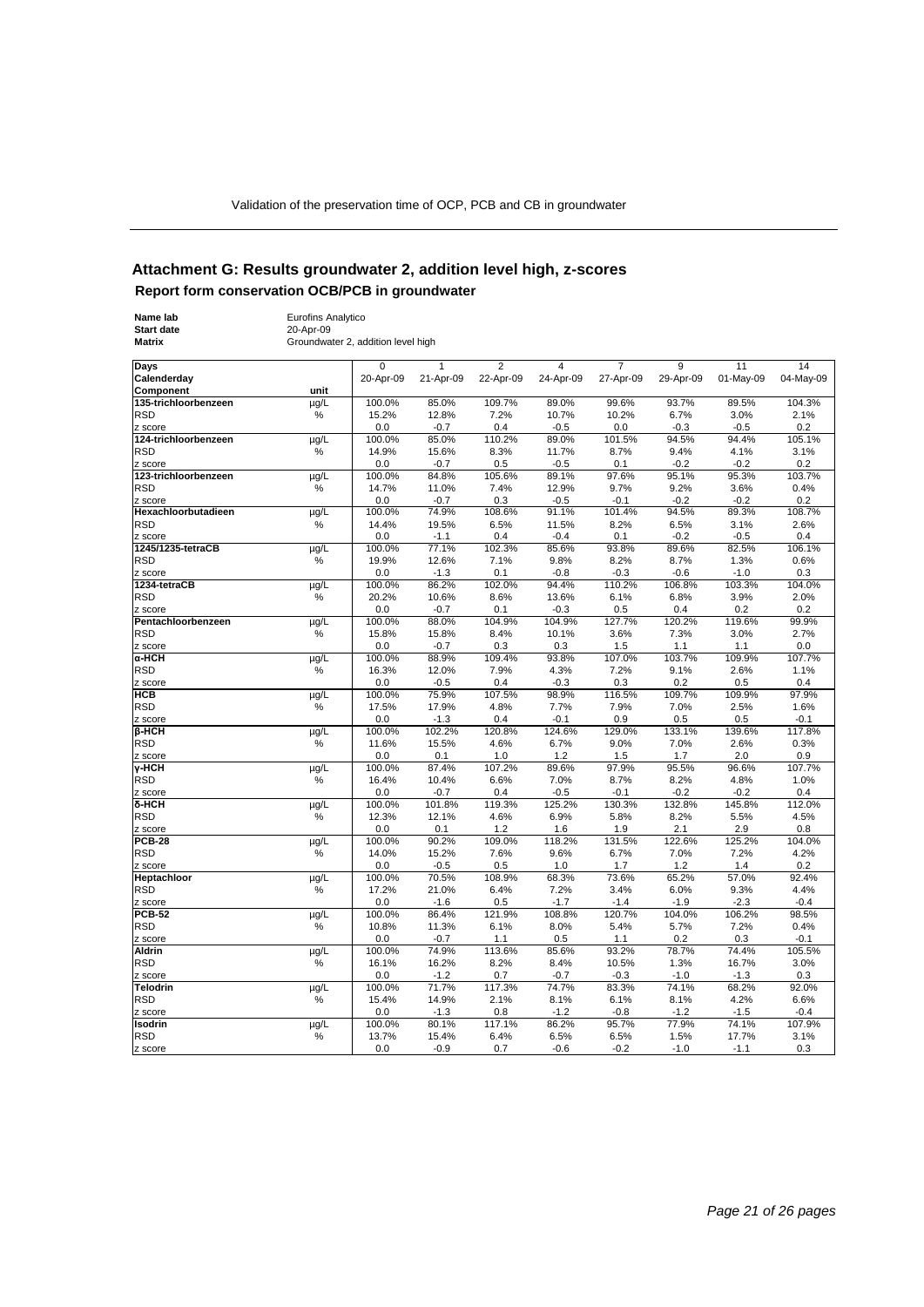## **Report form conservation OCB/PCB in groundwater**

| Name lab<br>datum aanvang<br>Matrix | <b>Eurofins Analytico</b><br>20-Apr-09<br>addition level high |                          |                           |                             |                             |                 |                  |                  |                 |
|-------------------------------------|---------------------------------------------------------------|--------------------------|---------------------------|-----------------------------|-----------------------------|-----------------|------------------|------------------|-----------------|
| Days<br>Calenderday                 |                                                               | $\mathbf 0$<br>20-Apr-09 | $\mathbf{1}$<br>21-Apr-09 | $\overline{2}$<br>22-Apr-09 | $\overline{4}$<br>24-Apr-09 | 7<br>27-Apr-09  | 9<br>29-Apr-09   | 11<br>01-May-09  | 14<br>04-May-09 |
| Component                           | unit                                                          |                          |                           |                             |                             |                 |                  |                  |                 |
| Heptachloorepoxide                  | µg/L                                                          | 100.0%                   | 84.5%                     | 116.2%                      | 83.7%                       | 92.3%           | 82.8%            | 78.4%            | 106.2%          |
| RSD                                 | %                                                             | 8.1%                     | 11.8%                     | 4.3%                        | 8.1%                        | 9.4%            | 7.4%             | 2.5%             | 0.6%            |
| z score                             |                                                               | 0.0                      | $-0.7$                    | 0.7                         | $-0.7$                      | $-0.4$          | $-0.8$           | $-1.0$           | 0.3             |
| trs-heptacepo                       | µg/L                                                          | 100.0%                   | 87.0%                     | 123.3%                      | 93.8%                       | 97.5%           | 93.6%            | 91.6%            | 122.6%          |
| RSD                                 | $\%$                                                          | 7.9%                     | 13.1%                     | 4.5%                        | 5.7%                        | 5.6%            | 8.8%             | 3.8%             | 2.3%            |
| z score                             |                                                               | 0.0                      | $-0.7$                    | 1.3                         | $-0.3$                      | $-0.1$          | $-0.3$           | $-0.5$           | 1.2             |
| y-Chloordaan<br>RSD                 | µg/L<br>%                                                     | 100.0%<br>8.3%           | 83.3%<br>14.3%            | 126.1%<br>4.4%              | 95.1%<br>9.2%               | 102.8%<br>7.9%  | 90.5%<br>4.0%    | 85.0%<br>8.9%    | 115.2%<br>1.0%  |
| z score                             |                                                               | 0.0                      | $-0.9$                    | 1.4                         | $-0.3$                      | 0.1             | $-0.5$           | $-0.8$           | 0.8             |
| o,p-DDE                             | µg/L                                                          | 100.0%                   | 106.1%                    | 128.1%                      | 127.4%                      | 136.4%          | 115.2%           | 114.5%           | 116.5%          |
| RSD                                 | %                                                             | 6.7%                     | 16.1%                     | 5.1%                        | 5.4%                        | 9.3%            | 3.9%             | 15.1%            | 1.8%            |
| z score                             |                                                               | 0.0                      | 0.3                       | 1.4                         | 1.3                         | 1.8             | 0.7              | 0.7              | 0.8             |
| <b>PCB-101</b>                      | µg/L                                                          | 100.0%                   | 100.7%                    | 143.9%                      | 129.8%                      | 136.6%          | 113.5%           | 122.7%           | 112.9%          |
| RSD                                 | %                                                             | 7.2%                     | 8.5%                      | 6.2%                        | 7.8%                        | 7.8%            | 2.1%             | 18.1%            | 1.3%            |
| z score                             |                                                               | 0.0                      | 0.0                       | 2.5                         | 1.7                         | 2.1             | 0.8              | 1.3              | 0.7             |
| α-Endosulfan                        | $\mu g/L$                                                     | 100.0%                   | 93.6%                     | 133.3%                      | 100.6%                      | 114.6%          | 103.1%           | 106.0%           | 123.1%          |
| RSD                                 | %                                                             | 8.1%                     | 13.4%                     | 1.1%                        | 9.7%                        | 5.8%            | 6.2%             | 3.8%             | 4.6%            |
| z score                             |                                                               | 0.0                      | $-0.3$                    | 1.6                         | 0.0                         | 0.7             | 0.2              | 0.3              | 1.1             |
| α-Chloordaan                        | µg/L                                                          | 100.0%                   | 81.3%                     | 128.1%                      | 91.3%                       | 104.7%          | 92.6%            | 86.6%            | 114.2%          |
| RSD                                 | $\%$                                                          | 9.6%                     | 11.3%                     | 5.0%                        | 4.7%                        | 7.3%            | 3.7%             | 5.4%             | 4.3%            |
| z score<br>p,p-DDE                  | µg/L                                                          | 0.0<br>100.0%            | $-0.9$<br>118.9%          | 1.4<br>141.3%               | $-0.4$<br>145.5%            | 0.2<br>154.2%   | $-0.4$<br>133.2% | $-0.7$<br>128.0% | 0.7<br>120.8%   |
| RSD                                 | $\%$                                                          | 8.5%                     | 13.1%                     | 7.2%                        | 4.5%                        | 10.2%           | 2.9%             | 20.6%            | 4.0%            |
| z score                             |                                                               | 0.0                      | 1.0                       | 2.1                         | 2.3                         | 2.8             | 1.7              | 1.4              | 1.1             |
| <b>Dieldrin</b>                     | µg/L                                                          | 100.0%                   | 96.0%                     | 132.4%                      | 101.9%                      | 113.1%          | 108.9%           | 101.9%           | 124.9%          |
| RSD                                 | $\%$                                                          | 5.6%                     | 16.1%                     | 3.2%                        | 8.7%                        | 6.3%            | 7.1%             | 2.4%             | 1.7%            |
| z score                             |                                                               | 0.0                      | $-0.2$                    | 1.6                         | 0.1                         | 0.7             | 0.4              | 0.1              | 1.3             |
| o,p-DDD                             | µg/L                                                          | 100.0%                   | 125.8%                    | 136.4%                      | 151.1%                      | 166.3%          | 143.6%           | 152.5%           | 128.2%          |
| RSD                                 | $\%$                                                          | 8.2%                     | 11.6%                     | 5.7%                        | 5.9%                        | 6.2%            | 6.4%             | 0.7%             | 4.2%            |
| z score                             |                                                               | 0.0                      | 1.3                       | 1.8                         | 2.5                         | 3.2             | 2.1              | 2.6              | 1.4             |
| <b>Endrin</b>                       | µg/L                                                          | 100.0%                   | 79.9%                     | 136.5%                      | 89.2%                       | 76.4%           | 77.1%            | 69.6%            | 96.8%           |
| RSD                                 | %                                                             | 11.7%                    | 7.8%                      | 4.4%                        | 3.0%                        | 3.5%            | 7.0%             | 2.5%             | 11.4%           |
| z score                             |                                                               | 0.0                      | $-1.0$                    | 1.8                         | $-0.5$                      | $-1.1$          | $-1.1$           | $-1.5$           | $-0.2$          |
| <b>ß-Endosulfan</b>                 | µg/L                                                          | 100.0%                   | 119.8%                    | 126.1%                      | 121.4%                      | 126.6%          | 120.9%           | 124.4%           | 106.6%          |
| <b>RSD</b>                          | $\%$                                                          | 8.4%                     | 10.2%                     | 2.5%                        | 6.8%                        | 7.2%            | 7.6%             | 3.9%             | 2.1%            |
| z score<br><b>PCB-118</b>           | µg/L                                                          | 0.0<br>100.0%            | 0.9<br>118.2%             | 1.2<br>147.8%               | 1.0<br>157.4%               | $1.2$<br>160.1% | 1.0<br>131.6%    | 1.1<br>143.0%    | 0.3<br>108.9%   |
| <b>RSD</b>                          | %                                                             | 9.0%                     | 15.2%                     | 7.5%                        | 6.9%                        | 8.7%            | 7.6%             | 17.2%            | 1.1%            |
| z score                             |                                                               | 0.0                      | 0.8                       | 2.2                         | 2.7                         | 2.8             | 1.5              | 2.0              | 0.4             |
| p,p-DDD                             | µg/L                                                          | 100.0%                   | 136.6%                    | 135.2%                      | 162.1%                      | 185.1%          | 155.2%           | 164.6%           | 135.2%          |
| <b>RSD</b>                          | %                                                             | 8.0%                     | 10.7%                     | 3.1%                        | 3.2%                        | 5.6%            | 4.7%             | 3.4%             | 1.1%            |
| z score                             |                                                               | 0.0                      | 1.7                       | 1.7                         | 2.9                         | 4.0             | 2.6              | 3.0              | 1.7             |
| o,p-DDT                             | µg/L                                                          | 100.0%                   | 110.9%                    | 129.6%                      | 123.4%                      | 132.7%          | 110.4%           | 102.7%           | 100.1%          |
| RSD                                 | $\%$                                                          | 12.3%                    | 7.1%                      | 5.7%                        | 6.9%                        | 10.2%           | 3.0%             | 15.9%            | 2.2%            |
| z score                             |                                                               | 0.0                      | 0.6                       | 1.6                         | 1.3                         | 1.8             | 0.6              | 0.1              | 0.0             |
| <b>PCB-153</b>                      | µg/L                                                          | 100.0%                   | 108.3%                    | 148.1%                      | 140.1%                      | 140.9%          | 113.2%           | 125.6%           | 101.0%          |
| <b>RSD</b>                          | $\%$                                                          | 9.4%                     | 16.7%                     | 7.1%                        | 6.6%                        | 5.1%            | 7.2%             | 15.5%            | 3.4%            |
| z score                             |                                                               | 0.0                      | 0.3                       | 2.0                         | 1.7                         | 1.7             | 0.5              | 1.1              | 0.0             |
| <b>Endosulfan sulfaat</b>           | µg/L                                                          | 100.0%                   | 118.5%                    | 124.1%                      | 120.5%                      | 132.0%          | 128.5%           | 130.7%           | 114.7%          |
| <b>RSD</b>                          | ℅                                                             | 7.0%                     | 8.9%                      | 2.4%                        | 7.4%                        | 8.9%            | 9.3%             | 3.0%             | 1.0%            |
| z score                             |                                                               | 0.0                      | 0.8                       | 1.0                         | 0.9                         | 1.3             | $1.2$            | 1.3              | 0.6             |
| p,p-DDT                             | µg/L                                                          | 100.0%                   | 140.4%                    | 147.2%                      | 150.6%                      | 160.8%          | 144.2%           | 138.3%           | 109.2%          |
| RSD<br>z score                      | ℅                                                             | 9.3%<br>0.0              | 13.1%<br>2.4              | 5.7%<br>2.8                 | 5.9%<br>3.0                 | 7.2%<br>3.6     | 3.2%<br>2.6      | 15.5%<br>2.3     | 4.8%<br>0.5     |
| <b>PCB-138</b>                      | $\mu$ g/L                                                     | 100.0%                   | 98.9%                     | 138.6%                      | 127.5%                      | 130.0%          | 103.9%           | 117.2%           | 99.0%           |
| RSD                                 | %                                                             | 9.7%                     | 18.7%                     | 8.9%                        | 7.0%                        | 8.7%            | 7.6%             | 17.7%            | 2.0%            |
| z score                             |                                                               | 0.0                      | 0.0                       | 1.6                         | $1.2$                       | 1.3             | 0.2              | 0.7              | 0.0             |
| <b>PCB-180</b>                      | µg/L                                                          | 100.0%                   | 104.8%                    | 148.3%                      | 133.2%                      | 139.2%          | 107.3%           | 127.0%           | 91.0%           |
| <b>RSD</b>                          | %                                                             | 11.5%                    | 11.4%                     | 8.9%                        | 4.8%                        | 6.8%            | 15.5%            | 16.6%            | 5.3%            |
| z score                             |                                                               | 0.0                      | 0.2                       | 1.7                         | 1.2                         | 1.4             | 0.3              | 1.0              | $-0.3$          |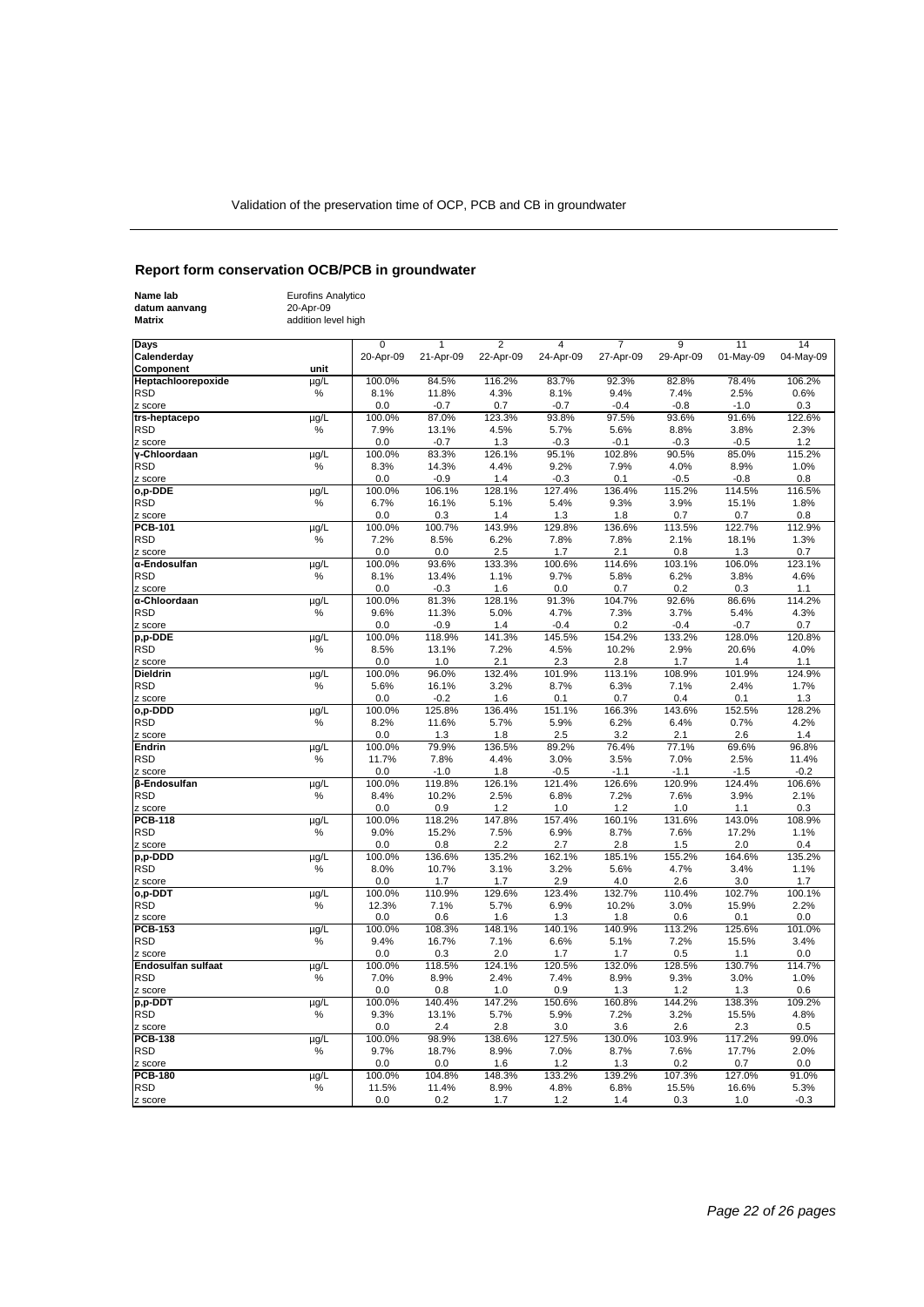

**Attachment H: Graphs groundwater 2, addition level high**

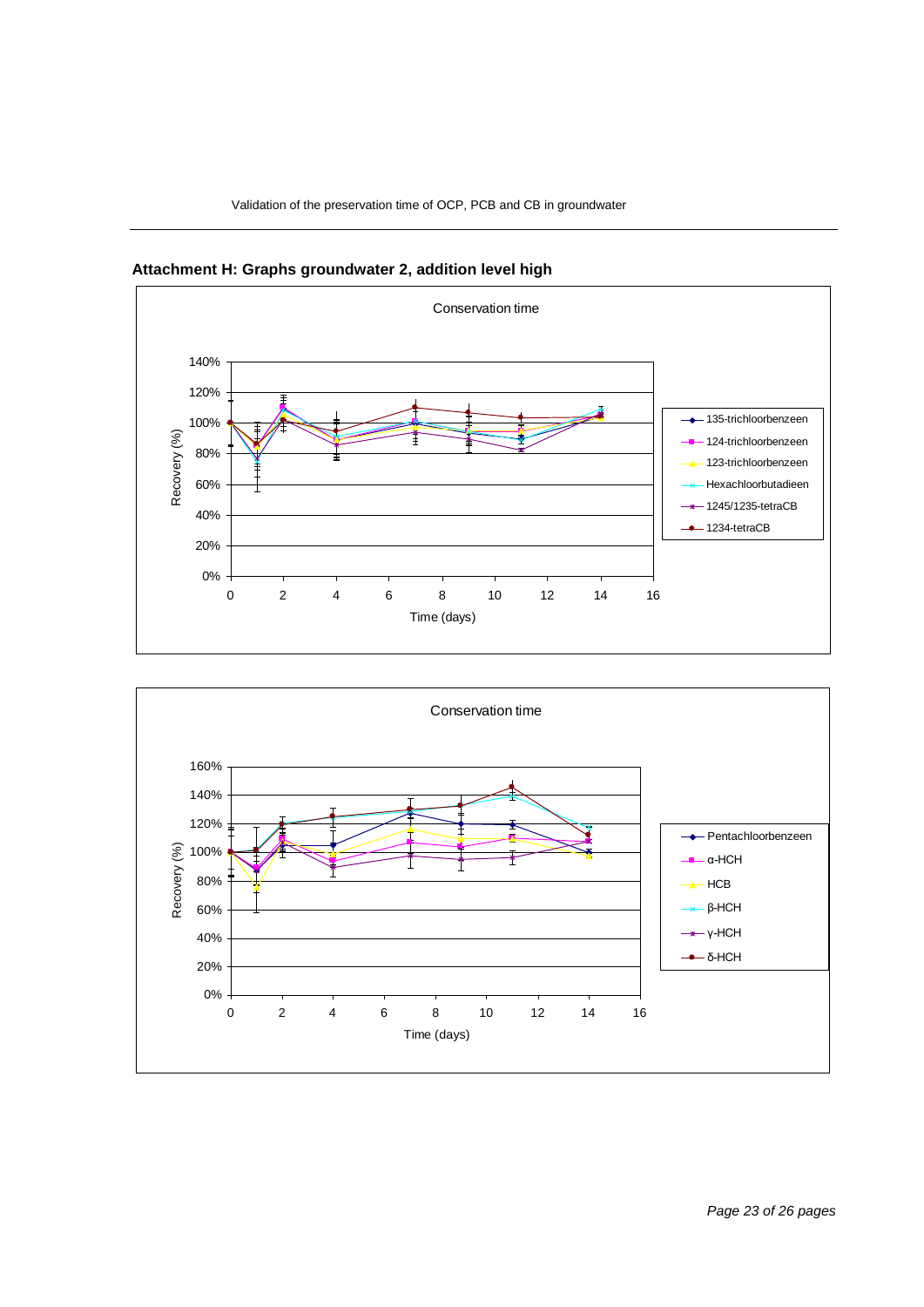



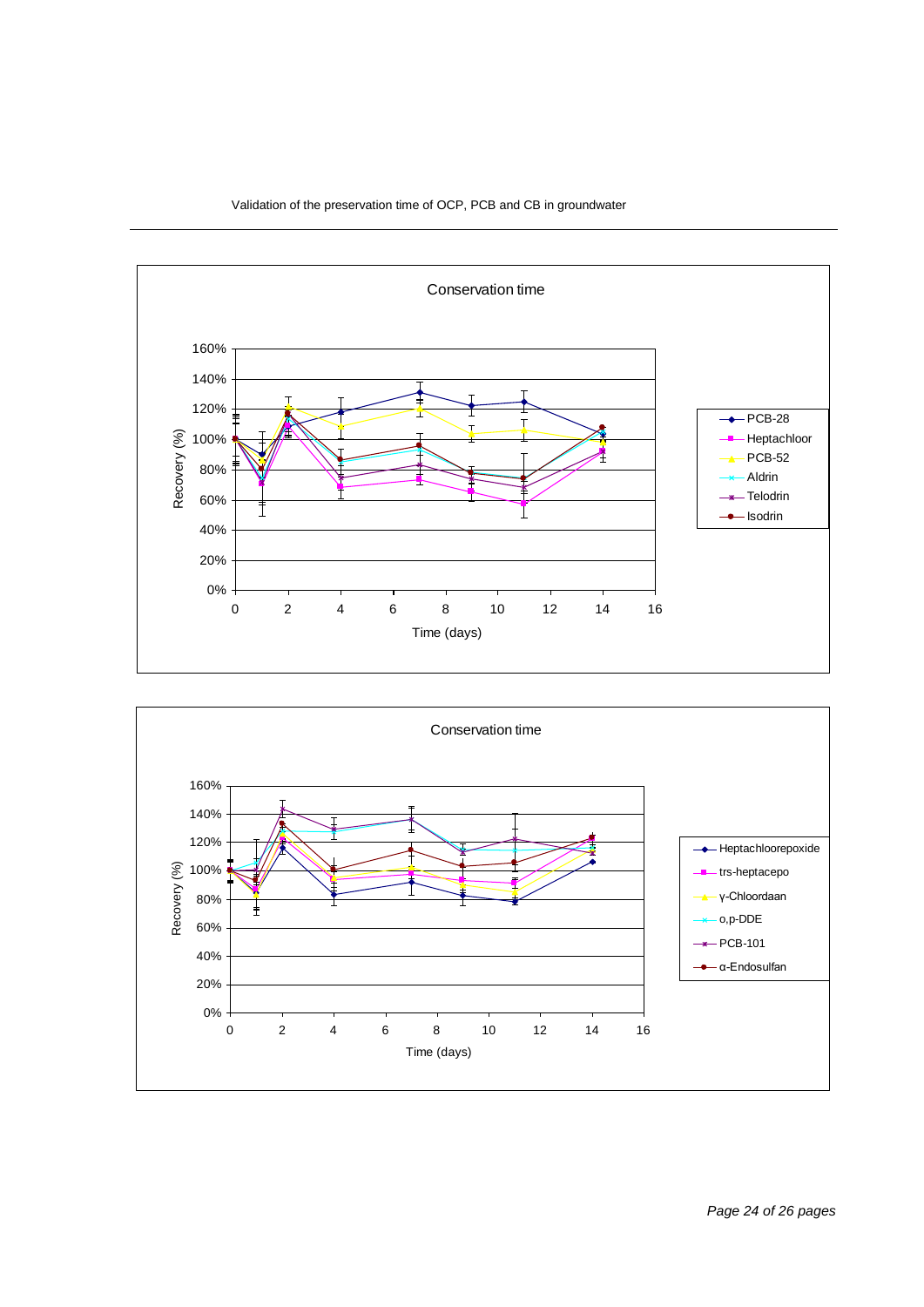